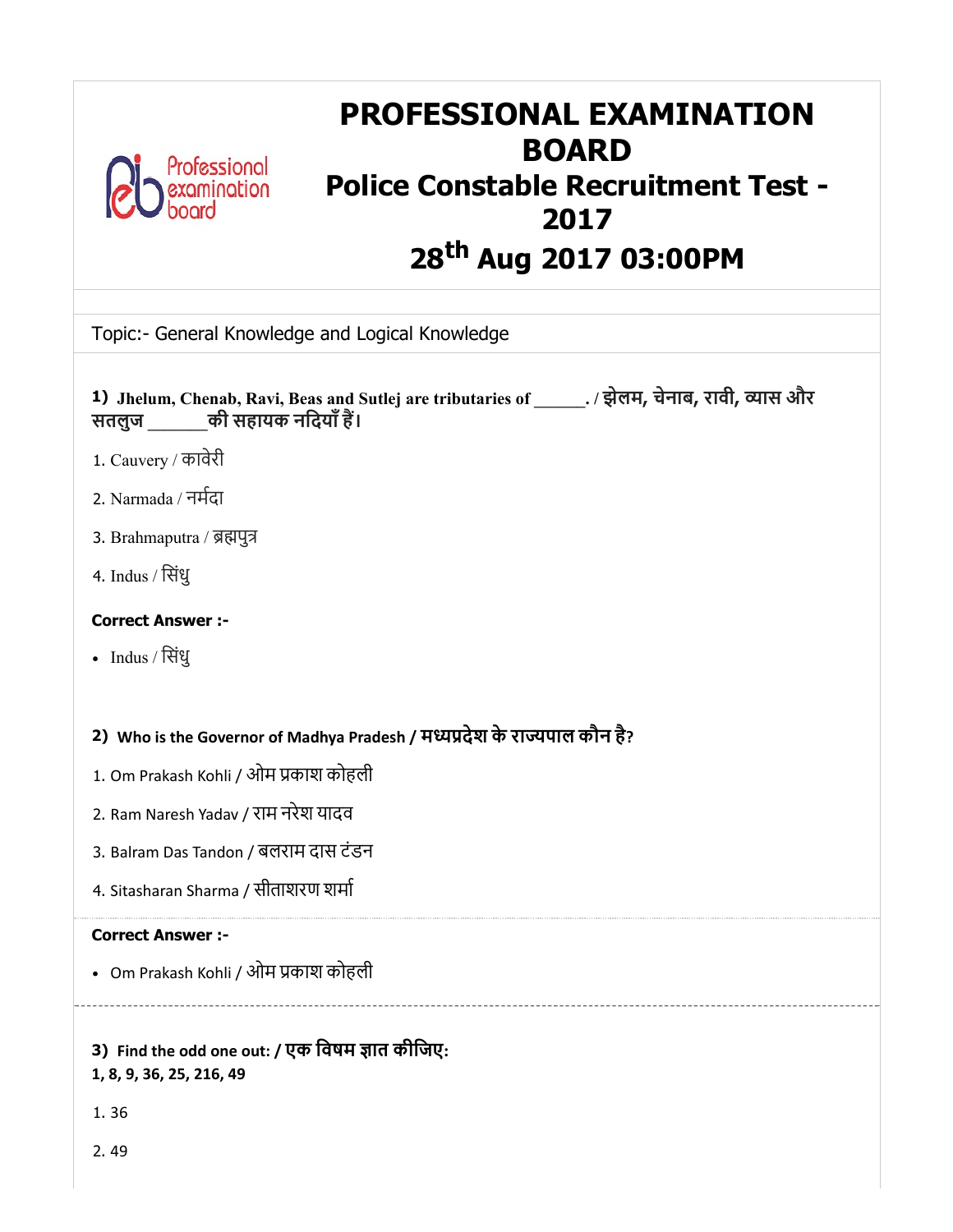| ۰.<br>M. | ×<br>۰,<br>۰.<br>× |
|----------|--------------------|
|          |                    |

4. 216

#### Correct Answer :-

36

4) If HONESTY is coded INODTSZ, then how is WORSHIP coded? / यदि HONESTY को INODTSZ से कोडित िकया जाता है, तो WORSHIP को कैसेकोिडत िकया जायेगा?

- 1. XNSRIHQ
- 2. XNSRJHQ
- 3. XPSTIJQ
- 4. XPTSIJQ

Correct Answer :-

XNSRIHQ

5) If VIJAYA is coded VJLDCF, then how is DEEPALI coded? / यिद VIJAYA को VJLDCF सेकोिडत िकया जाता है, तो *DEEPALI* को कैसे कोडित किया जायेगा?

- 1. DFGSEQO
- 2. DFGSEPO
- 3. DFGSFQO
- 4. DFGTEQO

Correct Answer :-

DFGSEQO

6) A few boys are sitting in a row. Prateek is sitting fifteenth from the left and Rahul is the tenth boy from the right. If there are five boys between Prateek and Rahul, how many boys are there in the row? / कुछ लड़के एक पंक्ति में बैठे हुए हैं। प्रतीक बाएं से पन्द्रहवां है और राहुल दाएं से दसवां है। यदि प्रतीक और राहुल के बीच में पांच लड़के हैं, तो पंक्ति में कितने लड़के हैं?

1. 29

2. 31

3. 33

4. 30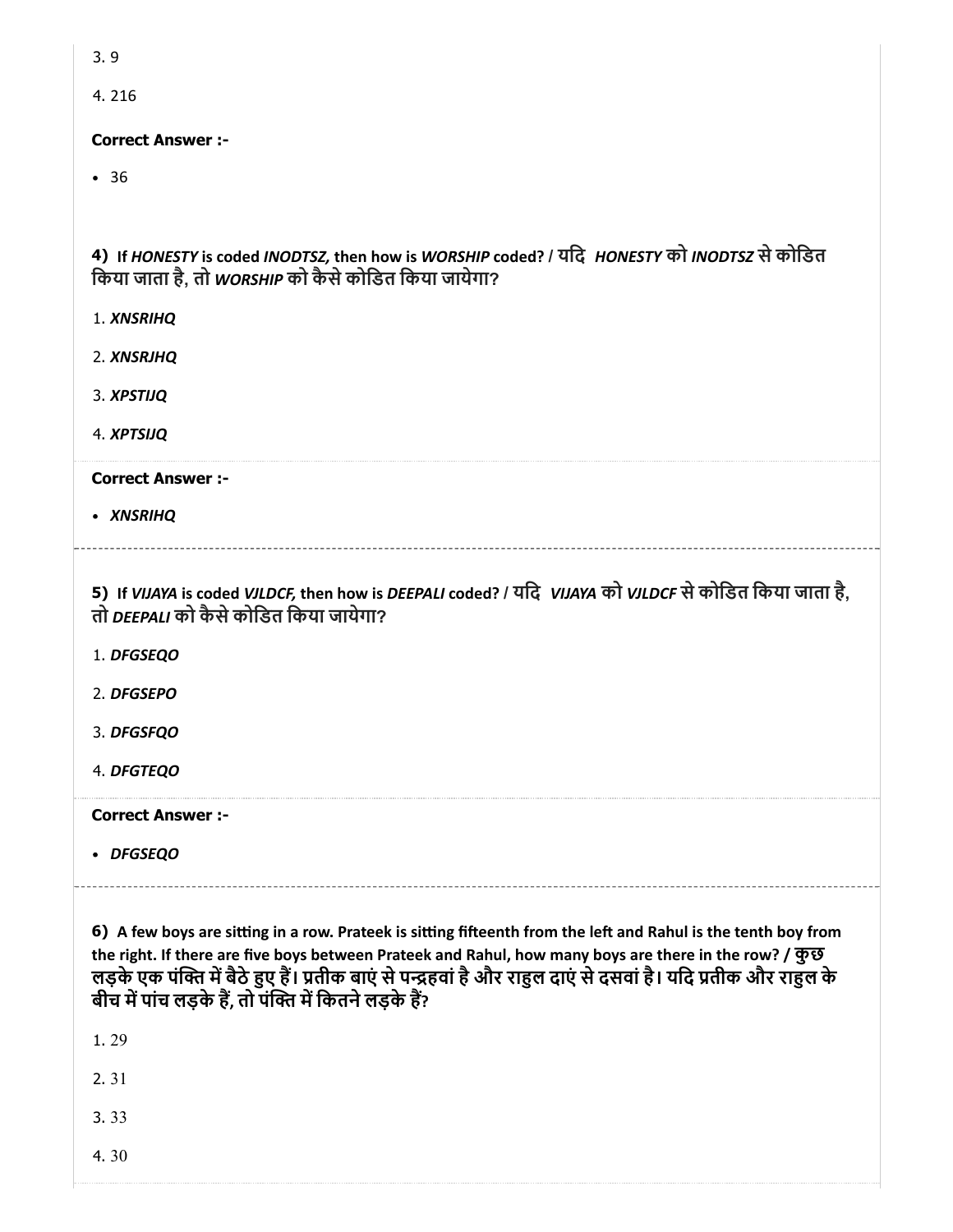#### Correct Answer :-

• 30

7) The bank note printing press in Madhya Pradesh is at / मध्य प्रदेश में बैंक नोट मुद्रणालय (प्रिंटिंग) कहाँ थत है?

- 1. Ujjain / उज्जैन
- 2. Nepanagar / नेपानगर
- 3. Hoshangabad / होशंगाबाद
- 4. Dewas / देवास

#### Correct Answer :-

Dewas / देवास

#### 8) Who is the President who has had the longest term in office? / वह राष्ट्रपति कौन है, जिनका सबसे लबी अविध का कायकाल रहा है?

- 1. Rajendra Prasad / राजेन्द्र प्रसाद
- 2. Zakir Hussain / ज़ािकर सैन
- 3. S Radhakrishnan / एस राधाकृष्णन
- 4. Hamid Ansari / हािमद अंसारी

#### Correct Answer :-

• Rajendra Prasad / राजेन्द्र प्रसाद

#### 9) Who is the Chairman of SEBI? / सेबी का अध्यक्ष कौन है?

- 1. Ajay Tyagi / अजय त्यागी
- 2. S Jaishankar / एस जयशंकर
- 3. C B Bhave / सी बी भावे
- 4.  $U K$  Sinha / यू के सिन्हा

#### Correct Answer :-

• Ajay Tyagi / अजय त्यागी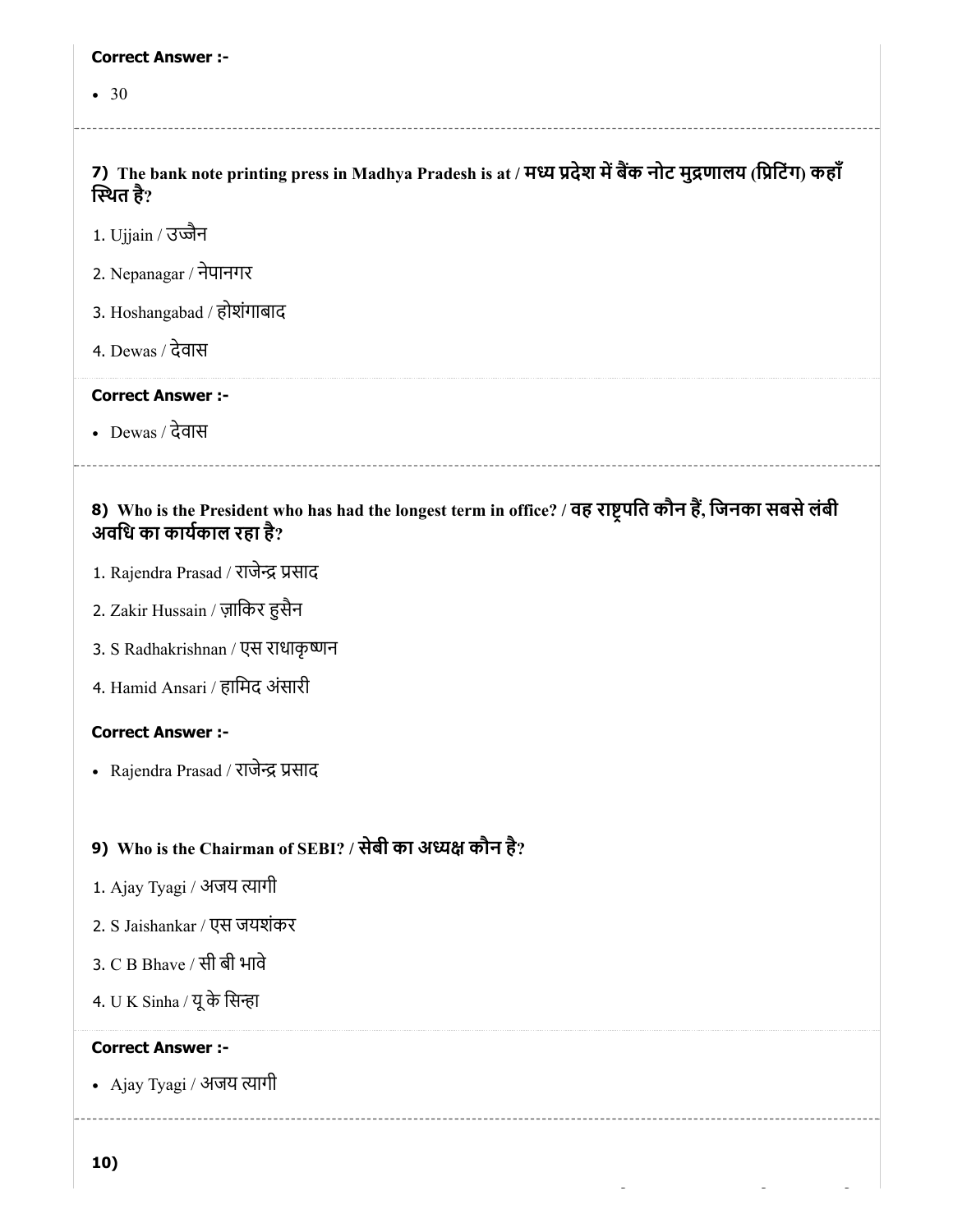| In terms of population, the largest city of Madhya Pradesh is / जनसंख्या के आधार पर मध्य प्रदेश का सबसे<br>बड़ा शहर है                                                                               |
|------------------------------------------------------------------------------------------------------------------------------------------------------------------------------------------------------|
| 1. Indore / इंदौर                                                                                                                                                                                    |
| 2. Gwalior / ग्वालियर                                                                                                                                                                                |
| 3. Jabalpur / जबलपुर                                                                                                                                                                                 |
| 4. Bhopal / भोपाल                                                                                                                                                                                    |
| <b>Correct Answer :-</b>                                                                                                                                                                             |
| • Indore / इंदौर                                                                                                                                                                                     |
| 11) How many scheduled languages are recognized in India? / भारत में कितनी अनुसूचित भाषाएं मान्यता<br>प्राप्त हैं?                                                                                   |
| 1.20                                                                                                                                                                                                 |
| 2.28                                                                                                                                                                                                 |
| 3.22                                                                                                                                                                                                 |
| 4.35                                                                                                                                                                                                 |
| <b>Correct Answer :-</b>                                                                                                                                                                             |
| $\bullet$ 22                                                                                                                                                                                         |
| 12) Which among the following is NOT a region of Madhya Pradesh? / निम्नलिखित में से कौन सा क्षेत्र मध्य<br>प्रदेश में नहीं है?                                                                      |
| 1. Bagelkhand / बघेलखण्ड                                                                                                                                                                             |
| 2. Mahakaushal / महाकौशल                                                                                                                                                                             |
| 3. Malwa / मालवा                                                                                                                                                                                     |
| 4. Chota Nagpur / छोटा नागपुर                                                                                                                                                                        |
| <b>Correct Answer :-</b>                                                                                                                                                                             |
| • Chota Nagpur / छोटा नागपुर                                                                                                                                                                         |
| 13) Which of the following states won the 10th National Award for excellent work in Mahatma Gandhi<br>wleyment Cuerantee Act, 2005 (MCNDECA) :  20152 / <del>Heran</del> ਸਾँsh <del>ਗਲੀਸ ਸਾਮੀਗ</del> |

National Rural Employment Guarantee Act, 2005 (MGNREGA) in 2015? / महात्मा गांधी राष्ट्रीय ग्रामीण रोज़गार गारंटी अधिनियम 2005 (एमजीएनआरईजीए) के तहत वर्ष 2015 में उत्कृष्ट कार्य के लिए निम्नांकित में से किस राज्य ने 10वां राष्ट्रीय पुरस्कार जीता?

1. Gujarat / गुजरात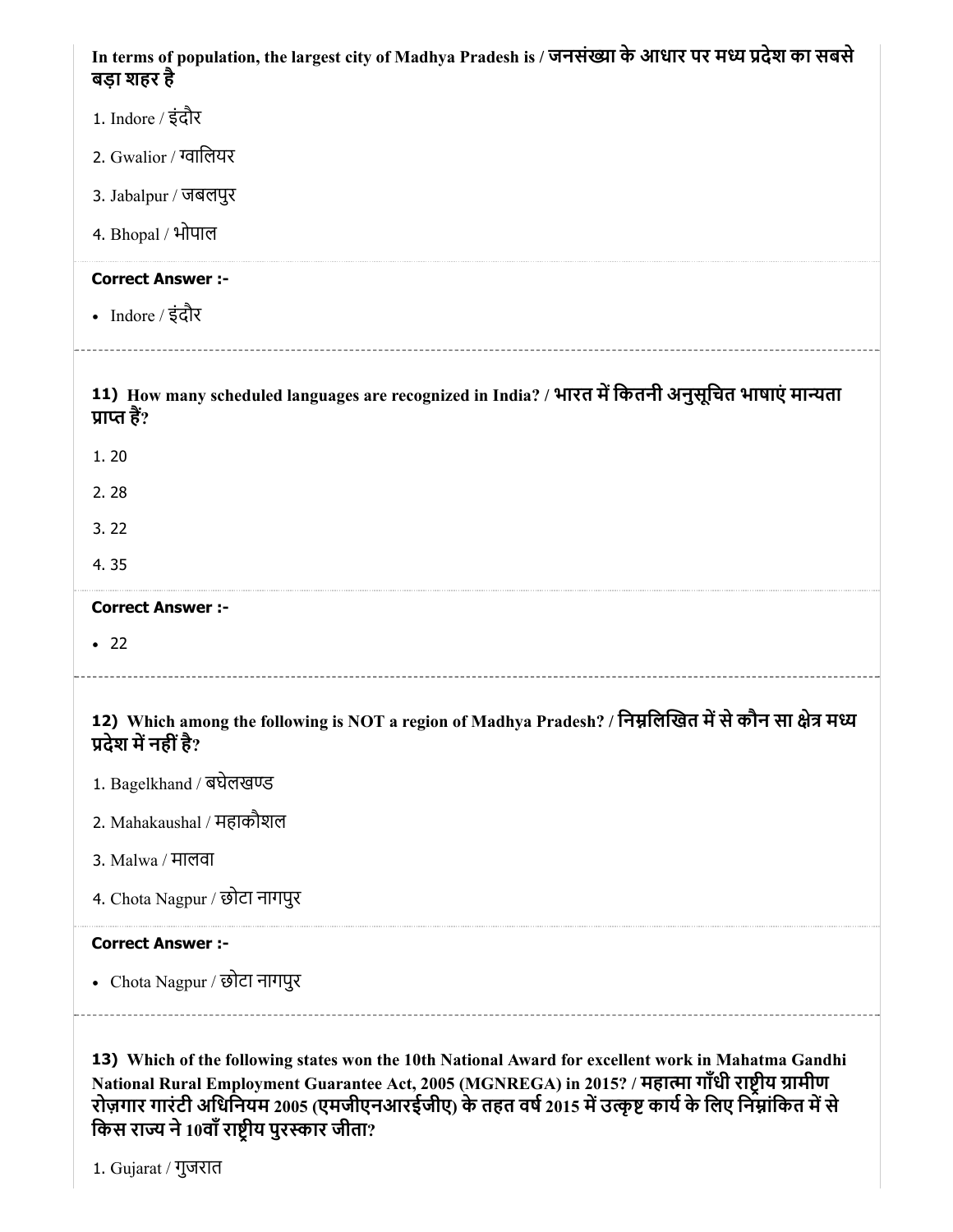| 2. Rajasthan / राजस्थान                                                                                                                       |
|-----------------------------------------------------------------------------------------------------------------------------------------------|
| 3. Assam / असम                                                                                                                                |
| 4. Madhya Pradesh / मध्य प्रदेश                                                                                                               |
| <b>Correct Answer :-</b>                                                                                                                      |
| • Madhya Pradesh / मध्य प्रदेश                                                                                                                |
| 14) Which day is celebrated as International Yoga Day? / किस दिन को अंतर्राष्ट्रीय योग दिवस के रूप में<br>मनाया जाता है?                      |
| 1. April 23 / अप्रैल 23                                                                                                                       |
| 2. June 21 / जून 21                                                                                                                           |
| 3. September 21/ सितम्बर 21                                                                                                                   |
| 4. July 21 / जुलाई 21                                                                                                                         |
| <b>Correct Answer :-</b>                                                                                                                      |
| • June 21 / जून 21                                                                                                                            |
| 15) The present Union Minister for Road Transport and Highways is ____/ वर्तमान में सड़क परिवहन<br>और राजमार्ग के लिए केंद्रीय मंत्री कौन है? |
| 1. Suresh Prabhu / सुरेश प्रभु                                                                                                                |
| 2. Rajnath Singh / राजनाथ सिंह                                                                                                                |
| 3. Nitin Gadkari / नितिन गड़करी                                                                                                               |
| 4. Kalraj Mishra / कलराज मिश्र                                                                                                                |
| <b>Correct Answer :-</b>                                                                                                                      |

- Nitin Gadkari / नितिन गड़करी

16) The holy river that is the site for the Simhastha Kumb Mela / वह पवित्र नदी जो सिंहस्थ कुभ मेलों का थल है:

- 1. Narmada / नमदा
- 2. Shipra / शिप्रा
- 3. Sindu / सिंधु
- 4. Ganga / गंगा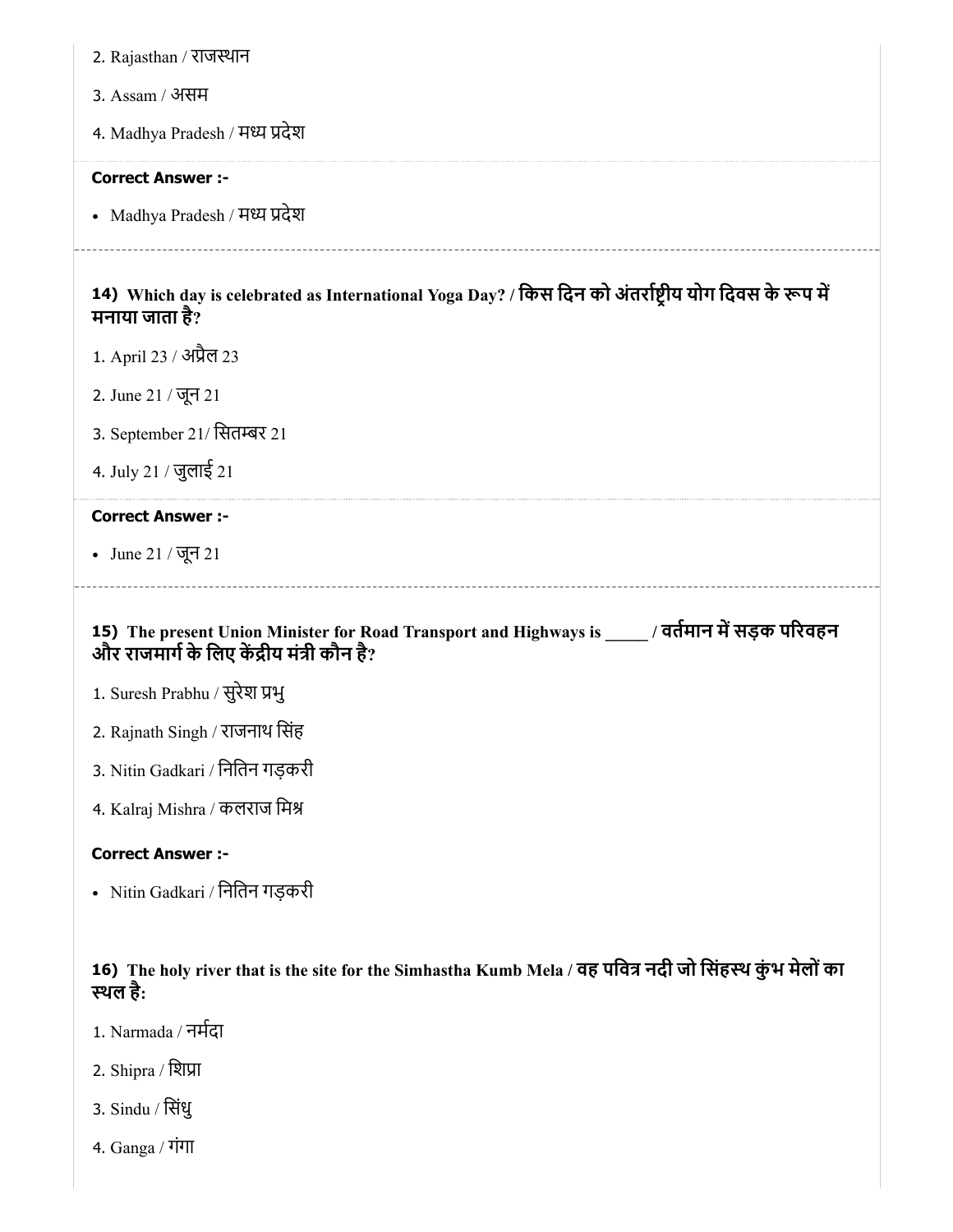| <b>Correct Answer :-</b>                                                                                                                                          |
|-------------------------------------------------------------------------------------------------------------------------------------------------------------------|
| • Shipra / शिप्रा                                                                                                                                                 |
|                                                                                                                                                                   |
| 17) Tapti river flows into the / ताप्ती नदी कहाँ जाकर मिलती है?                                                                                                   |
| 1. Bay of Bengal / बंगाल की खाड़ी                                                                                                                                 |
| 2. Gulf of Mannar / मन्नार की खाड़ी                                                                                                                               |
| 3. Gulf of Khambhat / खम्बाट की खाड़ी                                                                                                                             |
| 4. Indian Ocean / हिंद महासागर                                                                                                                                    |
| <b>Correct Answer :-</b>                                                                                                                                          |
| • Gulf of Khambhat / खम्बाट की खाड़ी                                                                                                                              |
| 18) The maximum strength of Lok Sabha as envisaged by the Constitution is _____./ संविधान में<br>परिकल्पना किये गये अनुसार, लोक सभा में अधिकतम सदस्य हो सकते हैं। |
| 1.552                                                                                                                                                             |
| 2.250                                                                                                                                                             |
| 3.546                                                                                                                                                             |
| 4.525                                                                                                                                                             |
| <b>Correct Answer :-</b>                                                                                                                                          |
| • 552                                                                                                                                                             |
| 19) With which game do you associate Saina Nehwal? / साइना नेहवाल किस खेल से संबंधित है?                                                                          |
| 1. Hockey / हॉकी                                                                                                                                                  |
| 2. Table Tennis / टेबल टेनिस                                                                                                                                      |
| 3. Badminton / बैडमिंटन                                                                                                                                           |
| 4. Chess / शतरंज                                                                                                                                                  |
| <b>Correct Answer :-</b>                                                                                                                                          |
| • Badminton / बैडमिंटन                                                                                                                                            |
| 20) 'Korba Thermal Plant' is located in / 'कोरबा थर्मल प्लांट' निम्न राज्य में स्थित है:                                                                          |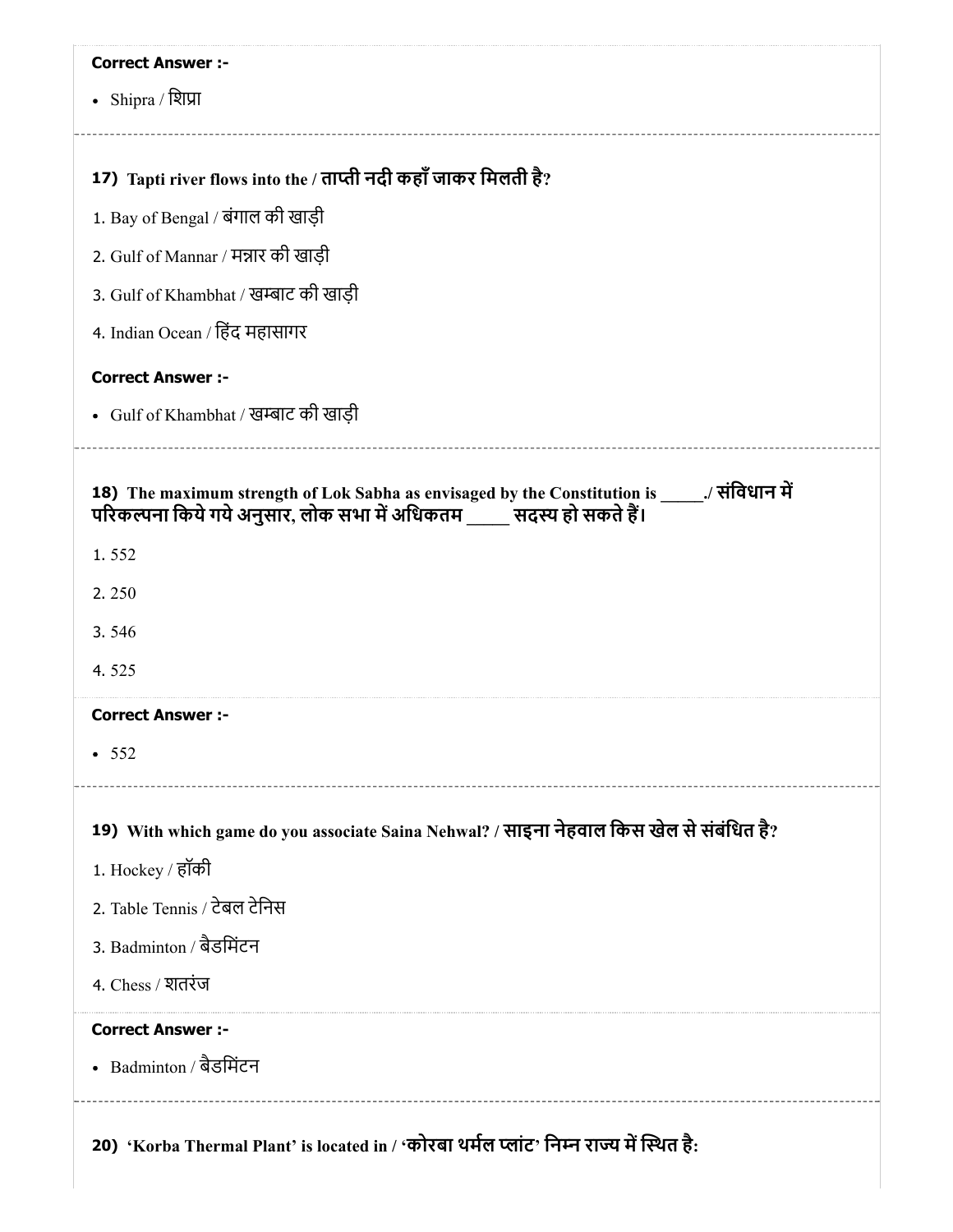| 1. Gujarat / गुजरात                                                                                                                                                 |
|---------------------------------------------------------------------------------------------------------------------------------------------------------------------|
| 2. Uttar Pradesh / उत्तर प्रदेश                                                                                                                                     |
| 3. Chhattisgarh / छत्तीसगढ़                                                                                                                                         |
| 4. Madhya Pradesh / मध्य प्रदेश                                                                                                                                     |
| <b>Correct Answer :-</b>                                                                                                                                            |
| • Chhattisgarh / छत्तीसगढ़                                                                                                                                          |
| 21) India joined the Missile Technology Control Regime (MTCR) in the year/ वर्ष ____ में भारत मिसाइल<br>प्रौद्योगिकी नियंत्रण व्यवस्था (एमटीसीआर) में शामिल हुआ था। |
| 1.2011                                                                                                                                                              |
| 2.1998                                                                                                                                                              |
| 3.2016                                                                                                                                                              |
| 4.2007                                                                                                                                                              |
| <b>Correct Answer :-</b>                                                                                                                                            |
| $-2016$                                                                                                                                                             |
|                                                                                                                                                                     |
| 22) The first battle of Panipat in 1526 was fought between Babar and / 1526 में, पानीपत की पहली लड़ाई<br>बाबर और इनके बीच लड़ी गई थी:                               |
| 1. Rana Sanga / राणा सांगा                                                                                                                                          |
| 2. Hemu / हेमू                                                                                                                                                      |
| 3. Daulat Khan Lodi / दौलत खान लोदी                                                                                                                                 |
| 4. Ibrahim Lodi / इब्राहिम लोदी                                                                                                                                     |
| <b>Correct Answer :-</b>                                                                                                                                            |
| • Ibrahim Lodi / इब्राहिम लोदी                                                                                                                                      |
| 23) Maharashtra granted the minority status to ________ in 2016 / महाराष्ट्र ने 2016 में _______<br>का<br>अल्पसंख्यक दर्जा स्वीकृत किया था।                         |
| 1. Parsis / पारसियों                                                                                                                                                |
| 2. Sikhs / सिखों                                                                                                                                                    |
| 3. Jews / यहूदियों                                                                                                                                                  |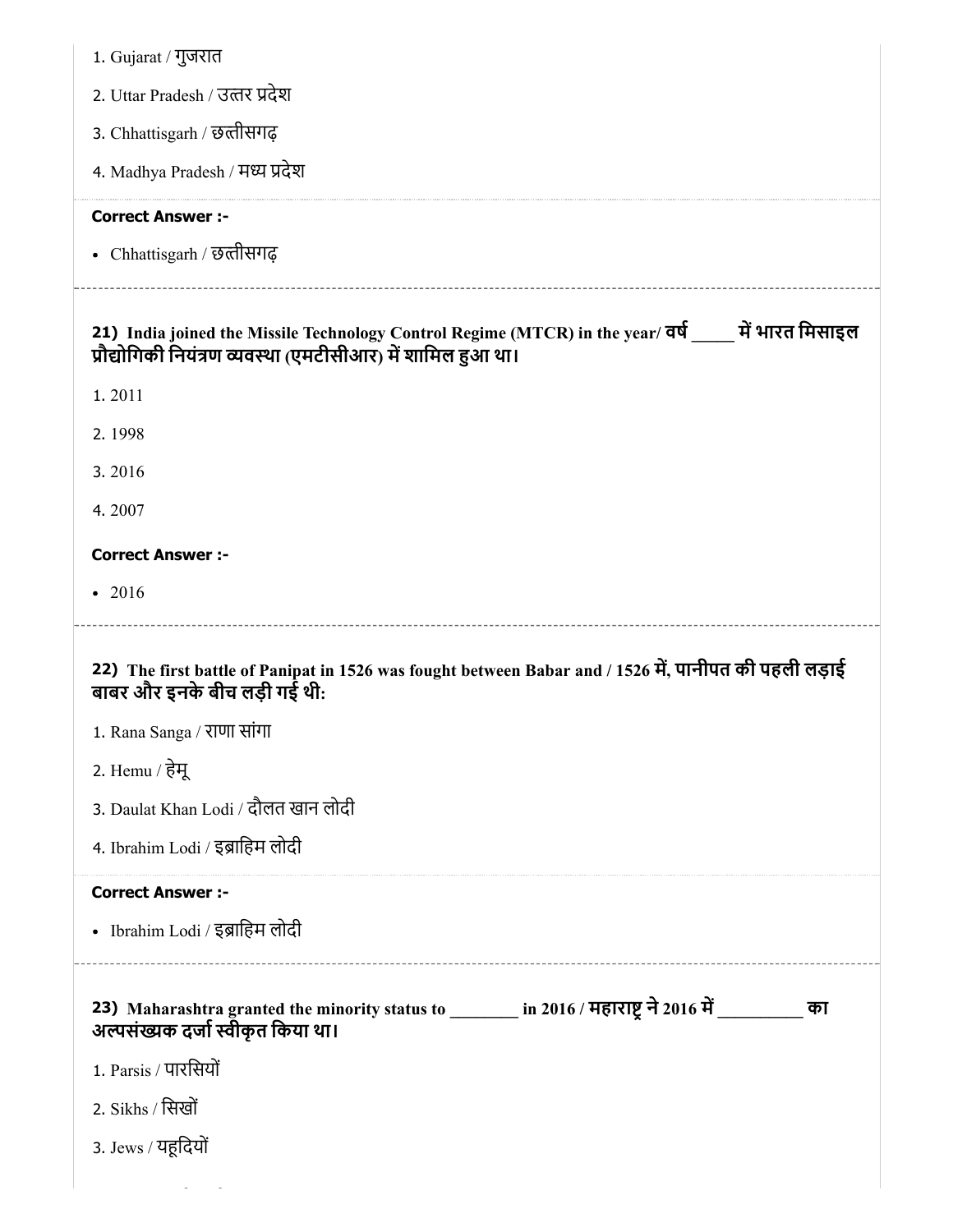| 4. Peshwas / पेश्वाओं                                                                             |
|---------------------------------------------------------------------------------------------------|
| <b>Correct Answer :-</b>                                                                          |
| • Jews / यहूदियों                                                                                 |
|                                                                                                   |
| 24) Complete the series choosing the missing number: / लुप्त संख्या चुनकर श्रृंखला को पूरा कीजिए: |
| 8, 24, 12, 18, 54                                                                                 |
| 1.24                                                                                              |
| 2.36                                                                                              |
| 3.42                                                                                              |
| 4.48                                                                                              |
| <b>Correct Answer :-</b>                                                                          |
| • 36                                                                                              |
|                                                                                                   |
| 25) Complete the series choosing the missing number: / लुप्त संख्या चुनकर श्रृंखला को पूरा कीजिए: |
| $36, 28, 24, 22, \underline{\hspace{1cm}}$                                                        |
| 1.20                                                                                              |
| 2.21                                                                                              |
| 3.18                                                                                              |
| 4.22                                                                                              |
| <b>Correct Answer :-</b>                                                                          |
| $\bullet$ 21                                                                                      |
|                                                                                                   |
| 26) Complete the series choosing the missing number: / लुप्त संख्या चुनकर श्रृंखला को पूरा कीजिए: |
| 28, 33, 31, 36, ______, 39                                                                        |
| 1.38                                                                                              |
| 2.34                                                                                              |
| 3.35                                                                                              |
| 4.33                                                                                              |
| <b>Correct Answer :-</b>                                                                          |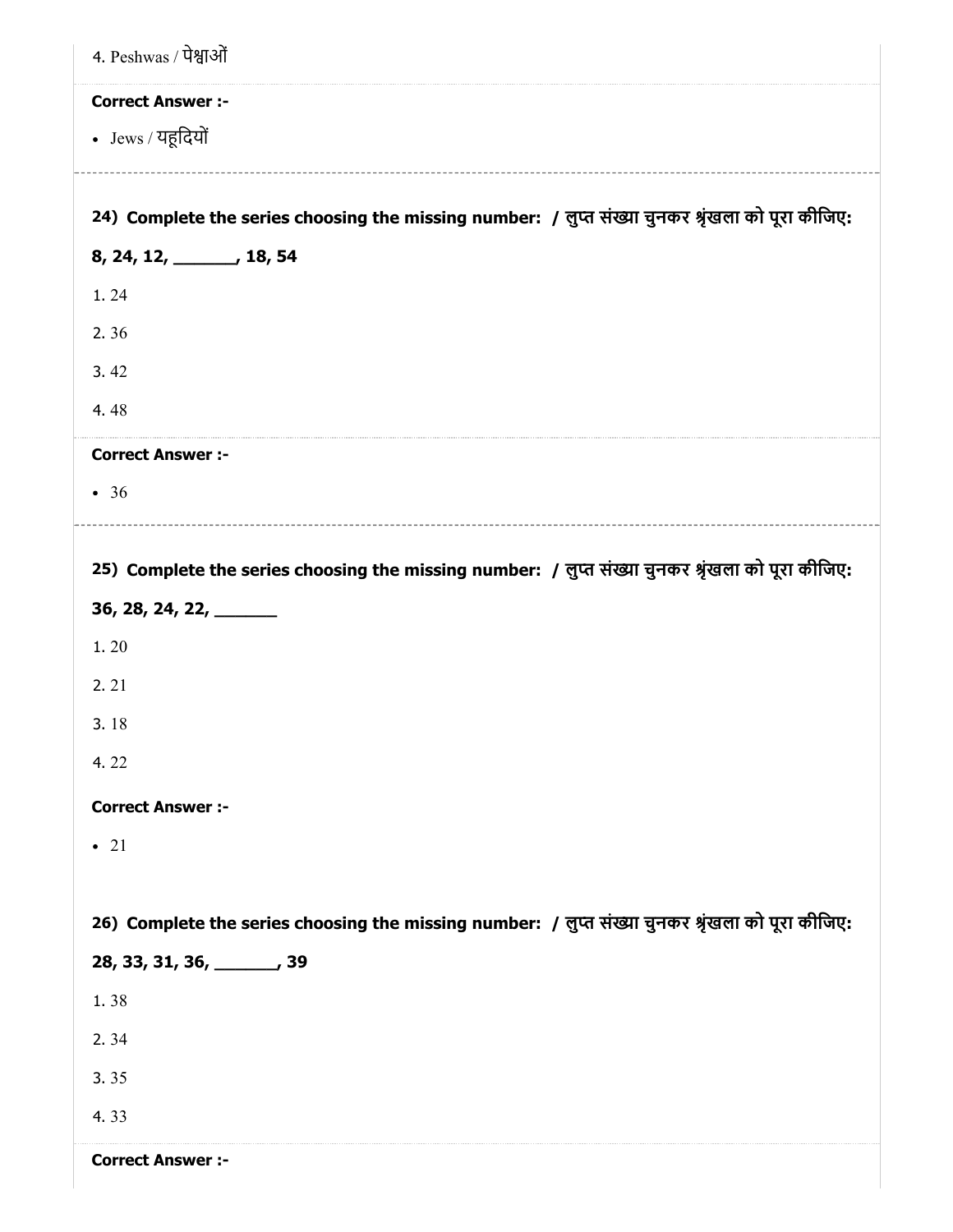27) Select the option that is true about the Statements and Conclusions given: / उस विकल्प का चयन कीजिए जो कि दिए गए कथनों और निष्कर्षों के बारे में सही है:

Statements: / कथन: No river is sea / कोई नदी समुद्र नहीं है All seas are oceans / सभी समुद्र महासागर हैं

Conclusions: / िनकष: I. All rivers are oceans / सभी नदी महासागर ह II. No river is oceans / कोई नदी महासागर नहीं है

1. only conclusion II follows / केवल निष्कर्ष II अनुसरण करता है

2. only conclusion I follows / केवल निष्कर्ष । अनुसरण करता है

3. neither conclusion I nor conclusion II follows / न ही निष्कर्ष | और न ही निष्कर्ष || अनुसरण करते हैं

4. both conclusion I and II follows / निष्कर्ष | और II दोनों अनुसरण करते हैं

#### Correct Answer :-

• neither conclusion I nor conclusion II follows / न ही निष्कर्ष । और न ही निष्कर्ष ।। अनुसरण करते हैं

28) Select the option that is true about the Statements and Conclusions given: / उस िवक का चयन कीजिए जो कि दिए गए कथनों और निष्कर्षों के बारे में सही है:

Statements: / कथन: No chain is ring / कोई जंजीर अंगूठी नहींहै

All rings are bangles / सभी अंगूिठयां चूिड़यां ह

Conclusions: / िनकष:

I. Some bangles are rings / कुछ चूिड़यां अंगूिठयां ह II. Some chains are bangles / कुछ जंजीर अंगूिठयां ह

1. only conclusion II follows / केवल निष्कर्ष II अनुसरण करता है

2. only conclusion I follows / केवल निष्कर्ष । अनुसरण करता है

3. neither conclusion I nor conclusion II follows / न ही निष्कर्ष | और न ही निष्कर्ष || अनुसरण करते हैं

4. both conclusion I and II follows / निष्कर्ष | और II दोनों अनुसरण करते हैं

#### Correct Answer :-

• only conclusion I follows / केवल निष्कर्ष I अनुसरण करता है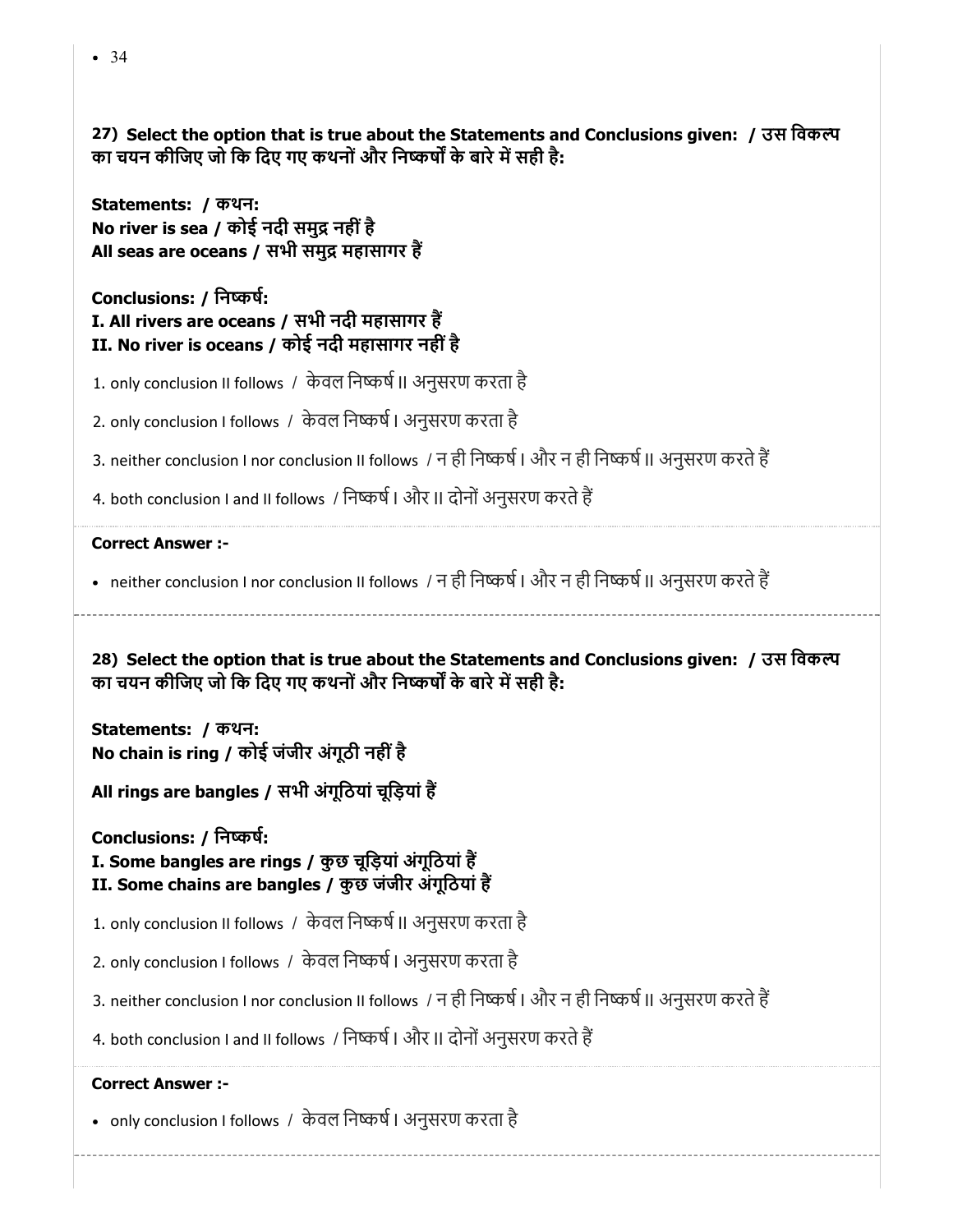29) Select the option that is true about the Statements and Conclusions given: / उस िवक का चयन कीजिए जो कि दिए गए कथनों और निष्कर्षों के बारे में सही है:

Statements: / कथन: Some cranes are swans / कुछ सारस हंस ह All swans are ducks / सभी हंस बतख ह

Conclusions: / िनकष: I. Some cranes are ducks / कुछ सारस बतख हैं II. Some ducks are cranes / कुछ बतख सारस ह

1. only conclusion II follows / केवल निष्कर्ष II अनुसरण करता है

2. only conclusion I follows / केवल निष्कर्ष । अनुसरण करता है

3. neither conclusion I nor conclusion II follows / न ही निष्कर्ष | और न ही निष्कर्ष || अनुसरण करते हैं

4. both conclusion I and II follows / निष्कर्ष | और II दोनों अनुसरण करते हैं

Correct Answer :-

• both conclusion I and II follows / निष्कर्ष I और II दोनों अनुसरण करते हैं

30) Select the option that is true about the Statements and Conclusions given: / उस िवक का चयन कीजिए जो कि दिए गए कथनों और निष्कर्षों के बारे में सही है:

Statements: / कथन: All houses are bungalows / सभी घर बंगले हैं Some bungalows are flats / कुछ बंगले फ्लैट हैं

Conclusions: / िनकष: I. All houses are flats / सभी घर फ्लैट हैं II. All bungalows are houses / सभी बंगले घर हैं

1. only conclusion II follows / केवल निष्कर्ष II अनुसरण करता है

2. only conclusion I follows / केवल निष्कर्ष । अनुसरण करता है

3. neither conclusion I nor conclusion II follows / न ही निष्कर्ष | और न ही निष्कर्ष || अनुसरण करते हैं

4. both conclusion I and II follows / निष्कर्ष | और II दोनों अनुसरण करते हैं

#### Correct Answer :-

• neither conclusion I nor conclusion II follows / न ही निष्कर्ष | और न ही निष्कर्ष || अनुसरण करते हैं

31) Indian Air Force formally commissioned its first women fighter pilots in / भारतीय वायुसेना ने अपनी प्रथम महिला सेनानी पायलट को औपचारिक रूप से \_\_\_\_\_\_ में प्रमाणित किया था।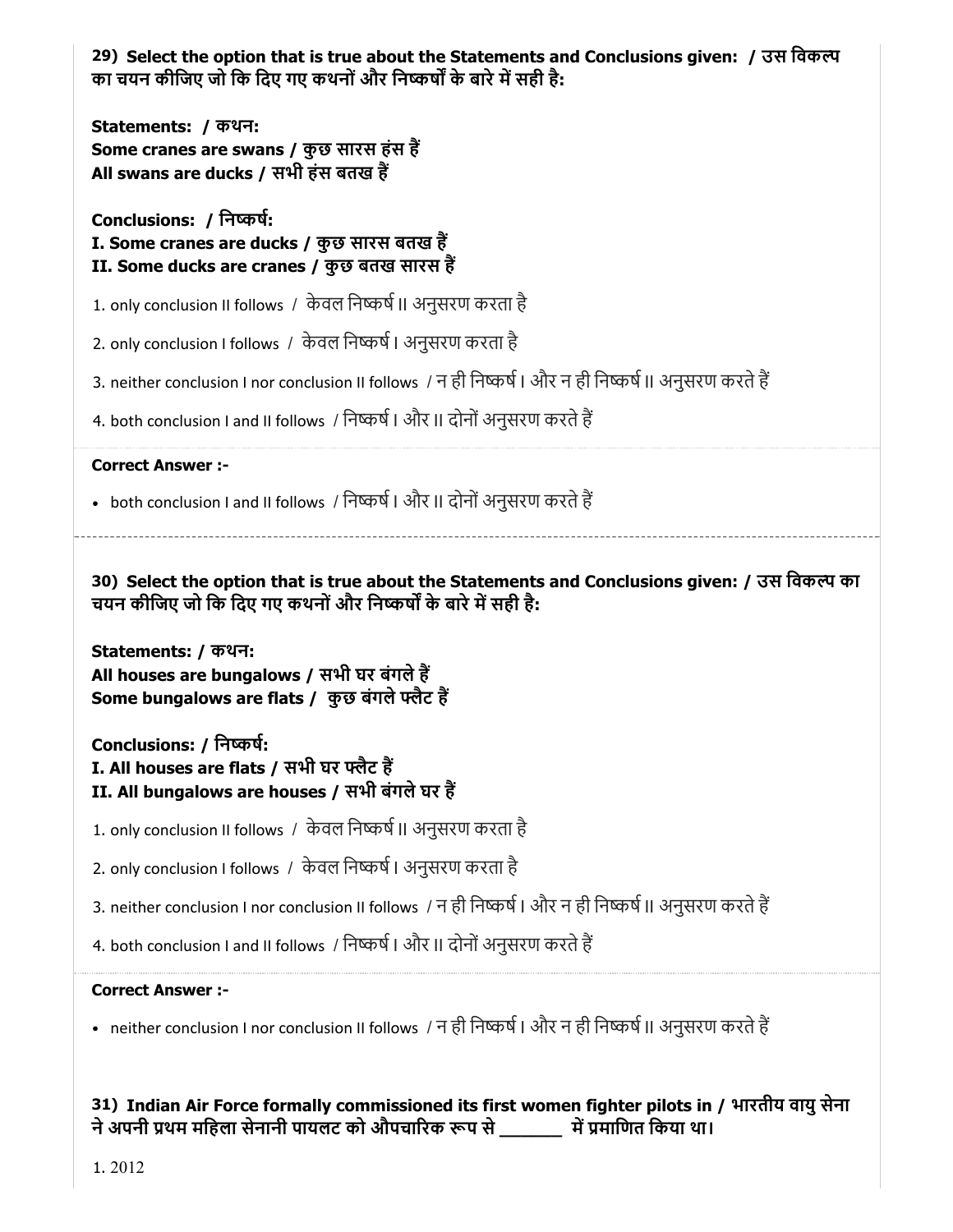| 2.2008                                                                                                                                                                                               |
|------------------------------------------------------------------------------------------------------------------------------------------------------------------------------------------------------|
| 3.2016                                                                                                                                                                                               |
| 4.2010                                                                                                                                                                                               |
| <b>Correct Answer :-</b>                                                                                                                                                                             |
| $-2016$                                                                                                                                                                                              |
| 32) If CENTURION is coded 325791465 and RANK is coded 18510, then how is 78510 coded?<br>/ यदि CENTURION को 325791465 और RANK को 18510 से कोडित किया जाता है, तो 78510 को कैसे<br>कोडित किया जायेगा? |
| 1. TAKE                                                                                                                                                                                              |
| 2. BANK                                                                                                                                                                                              |
| 3. TANK                                                                                                                                                                                              |
| 4. SANK                                                                                                                                                                                              |
| <b>Correct Answer :-</b>                                                                                                                                                                             |
| • TANK                                                                                                                                                                                               |
|                                                                                                                                                                                                      |
| 33) The series given below contains a sequence of numbers. Identify the incorrect<br>combination: / नीचे दी गई श्रृंखला में, संख्याओं का एक क्रम उपस्थित हैं। गलत संयोजन पहचानिए:                    |
| 0, 4, 9, 16, 25                                                                                                                                                                                      |
| 1.0                                                                                                                                                                                                  |
| 2.25                                                                                                                                                                                                 |
| 3.9                                                                                                                                                                                                  |
| 4.4                                                                                                                                                                                                  |
| <b>Correct Answer :-</b>                                                                                                                                                                             |
| $\bullet$ 0                                                                                                                                                                                          |

4, 16, 36, 49, 64, 100, 144

1. 16

2. 49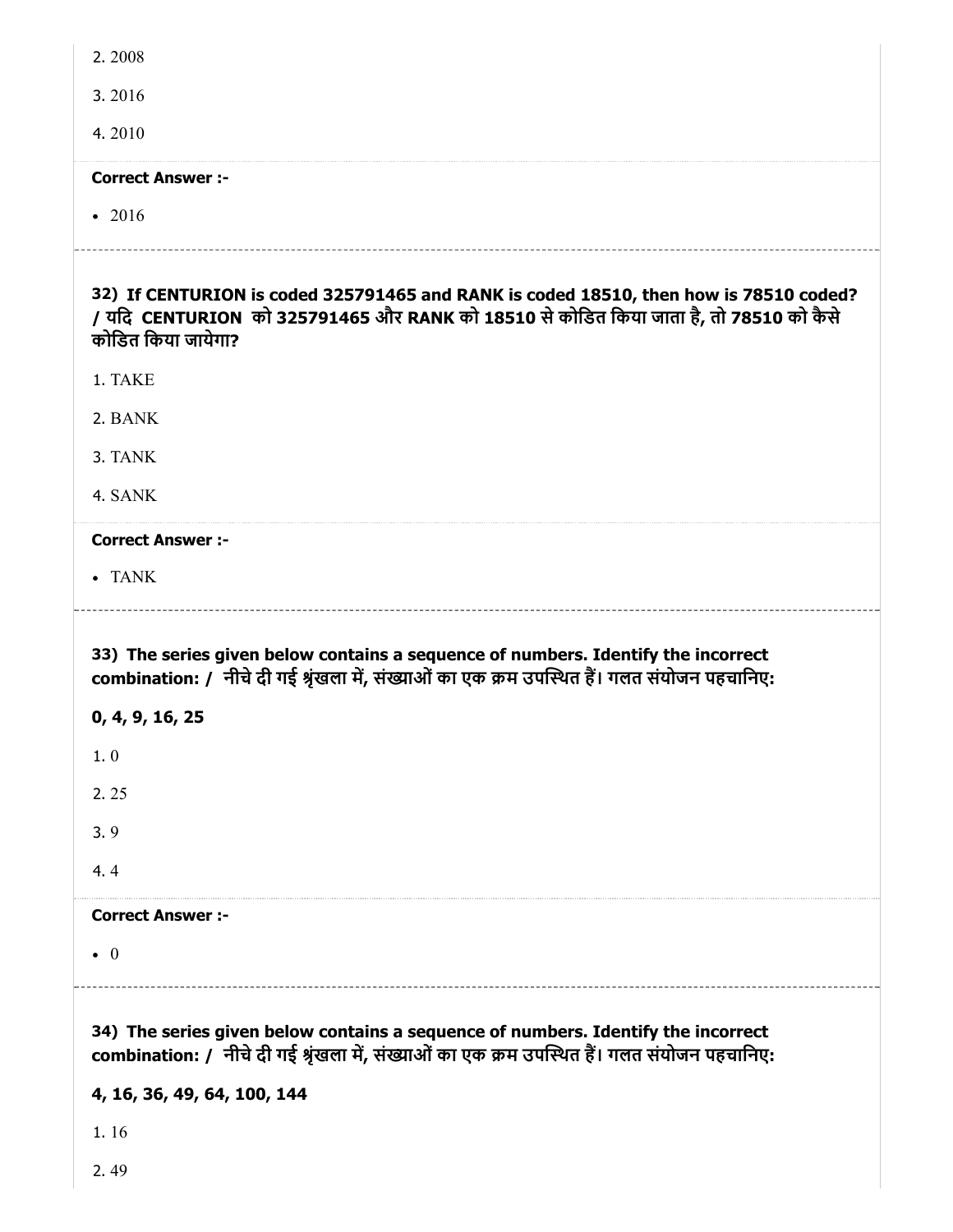3. 64

4. 144

Correct Answer :-

 $-49$ 

35) In how many ways can the letters of the word 'STRANGE' be arranged, such that the 'GE' in the word will always come together? / 'STRANGE' शब्द के अक्षरों को कितनी प्रकार से ऐसे व्यवस्थित किया जा सकता है कि शब्द में 'GE' हमेशा साथ आए?

1. 5040

2. 720

3. 2520

4. 1440

#### Correct Answer :-

 $-1440$ 

36) Complete the series choosing the missing letter/s: / लुप्त अक्षर/अक्षरों को चुनकर श्रृंखला को पूरा कीजिए:

acc\_\_bc\_\_a\_\_ccbbcc\_\_

1. a, b, a, b

2. b, c, a, a

3. b, c, a, b

4. a, a, b, c

Correct Answer :-

b, c, a, a

37) In a certain code language *God is great* is written *sela soja se* and *Oh my god* is written Ke soka soja, then how is God coded? / एक ख़ास कोड भाषा में God is great को sela soja se लिखा जाता है और *Oh my god* को *Ke soka soja* लिखा जाता है, तो *God* को कैसे कोडित किया जायेगा?

1. sela

2. soka

3. ke

4. soja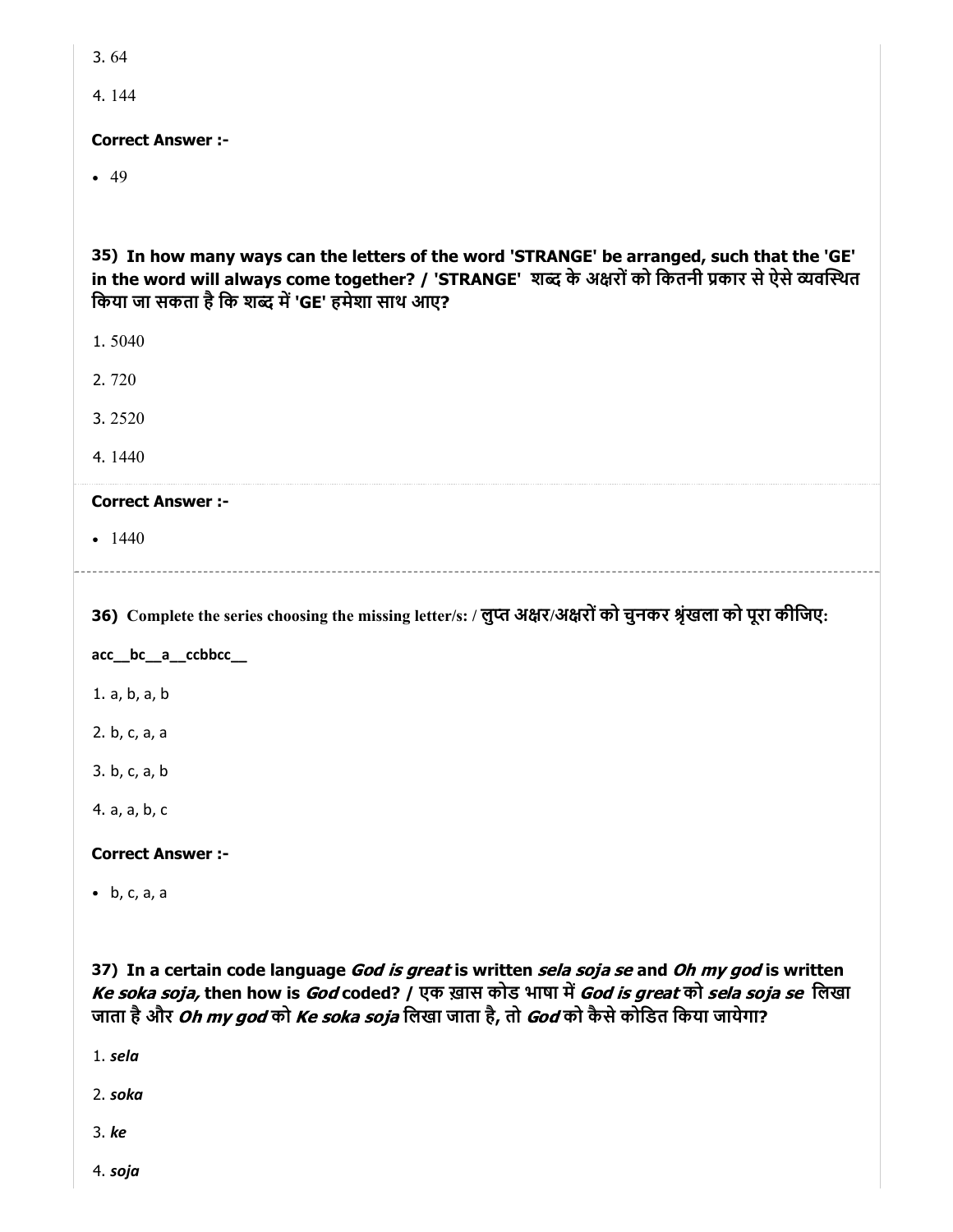|  | <b>Correct Answer :-</b> |  |
|--|--------------------------|--|
|--|--------------------------|--|

soja

38) In a certain code language, *polo folo zolo* means *sun pulls earth, zolo solo bolo* means earth is round, and solo sula soka means what is this. Which is the word for bolo in that code language? / एक ख़ास कोड भाषा में, polo folo zolo का अर्थ sun pulls earth; zolo solo bolo का अर्थ *earth is round* और *solo sula soka का अर्थ what is this* होता है। इस कोड भाषा में *bolo* के लिए किस शब्द का इस्तेमाल किया गया है?

1. earth

2. round

3. what

4. sun

Correct Answer :-

• round

39) Five children are sitting in a row. A is sitting next to B, but not C. D is sitting next to E, who is sitting on the extreme left and C is not sitting next to D. Who are sitting adjacent to A? / पांच बच्चे एक पक्ति में बैठे हुए हैं। A, B के पास में बैठा है पर C के पास नहीं बैठा है। D, E के पास बैठा है, जो िक बाएं कोनेपर बैठा हैऔर C, D के पास नहींबैठा है। A के पास कौन बैठा है?

1. insufficient information / अपर्याप्त जानकारी

2. B and C / B और C

3. **E** and **B**  $\neq$  **E** और **B** 

4. D and B / D और B

Correct Answer :-

D and B / D और B

40) In the following question, some group of letters is given, all of which, except one, share a common similarity while one is different.

Choose the odd one out:

/ निम्नलिखित प्रश्न में, अक्षरों के कुछ समूह दिए गए हैं। उन सभी में केवल एक को छोड़कर, आम समानता है जबिक एक अलग है।

उनमें से विषम का चयन कीजिए: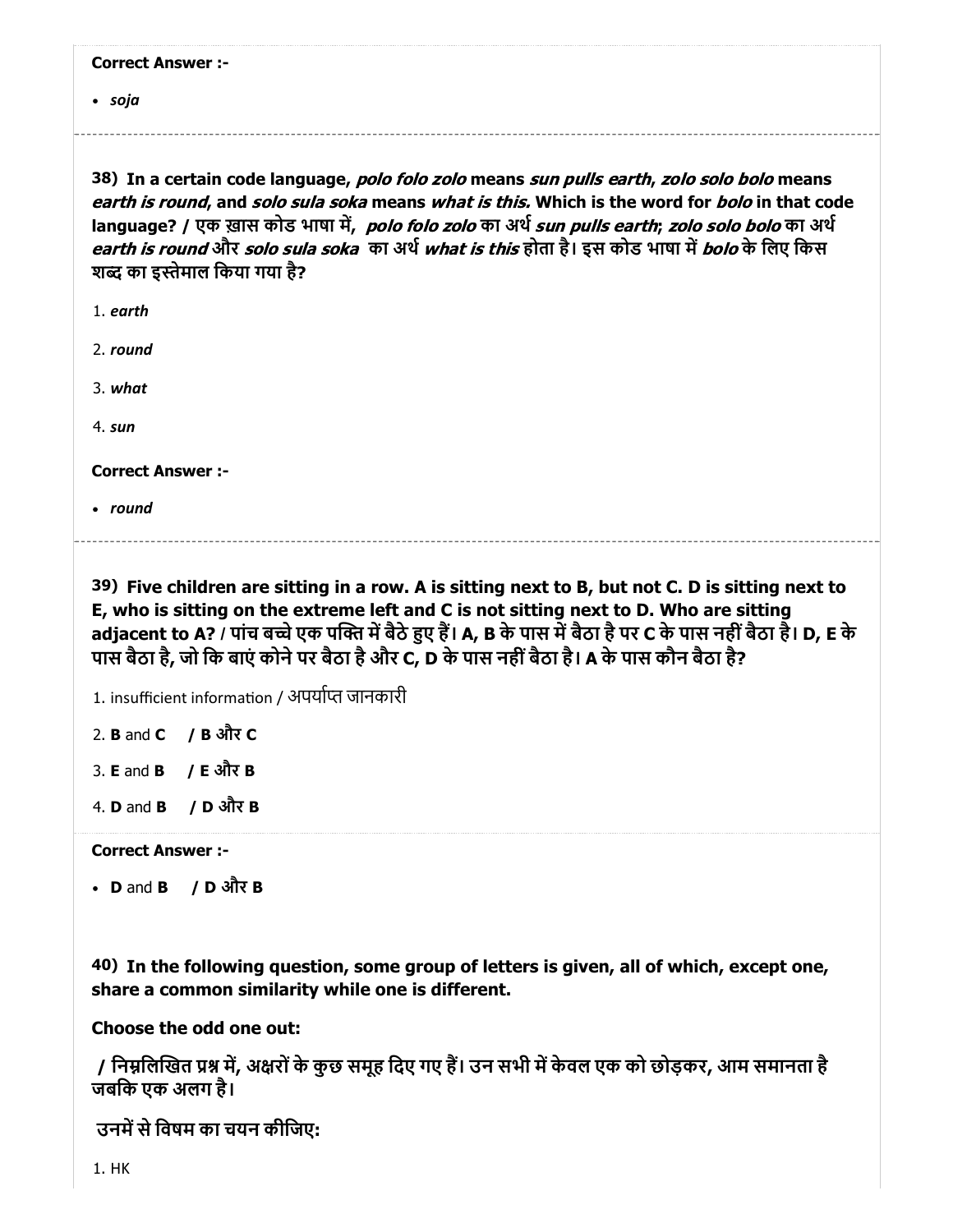|--|--|

3. NQ

4. BD

#### Correct Answer :-

 $-BD$ 

Topic:- Mental Ability and Mental Aptitude

# 1)

If  $(x)^3$  / 4 =  $(x)^2$ , then what number should replace 'x'? / यदि  $(x)^3$  / 4 =  $(x)^2$ , तो किस संख्या को 'x' को प्रतिस्थापित करना चाहिए?

1. 4

2. 2

3. 1

4. 6

# Correct Answer :-

4

2)

In the sequence shown below, which figure comes next? / नीचे दिये गये क्रम में, अगली आकृति कौन सी आयेगी?



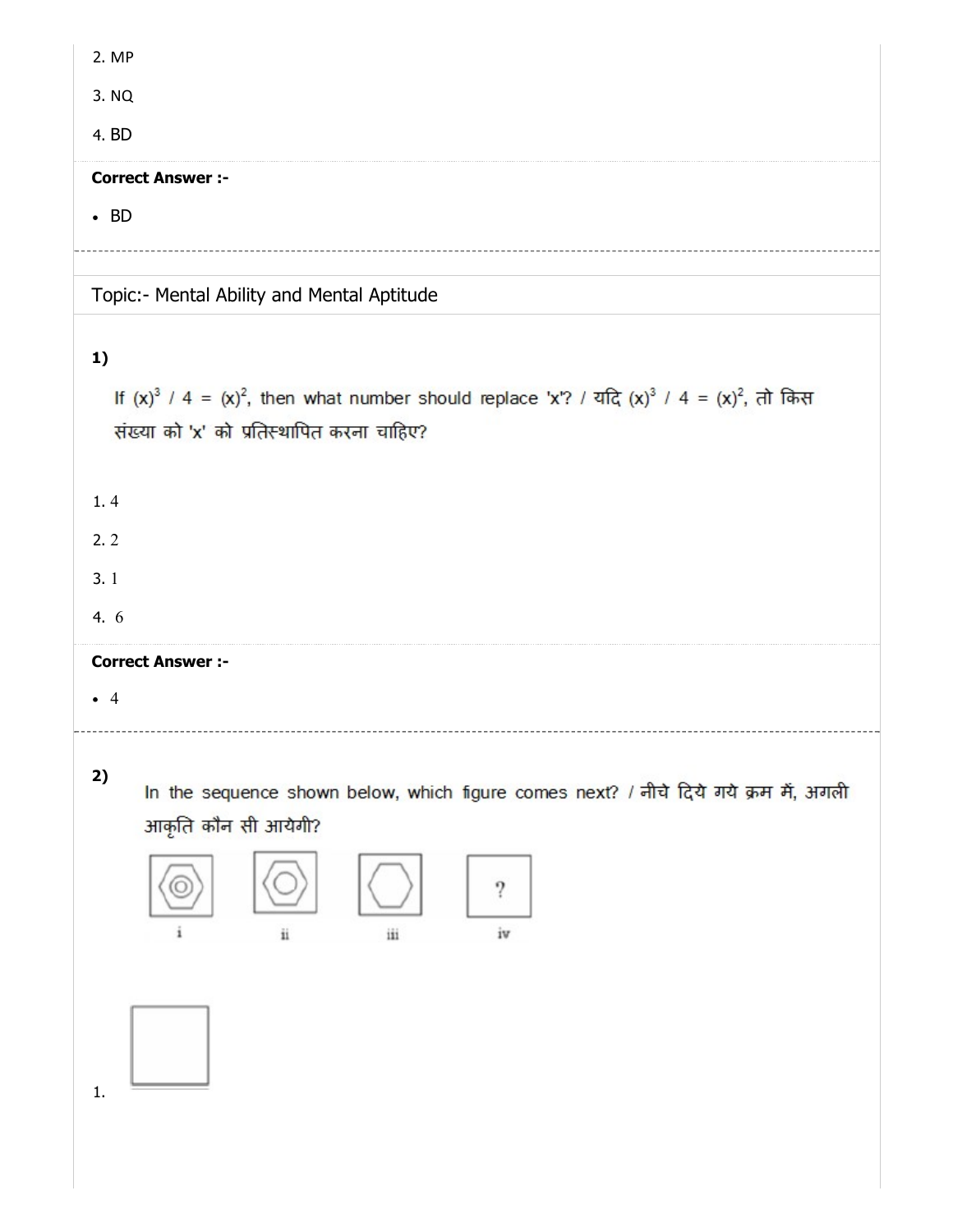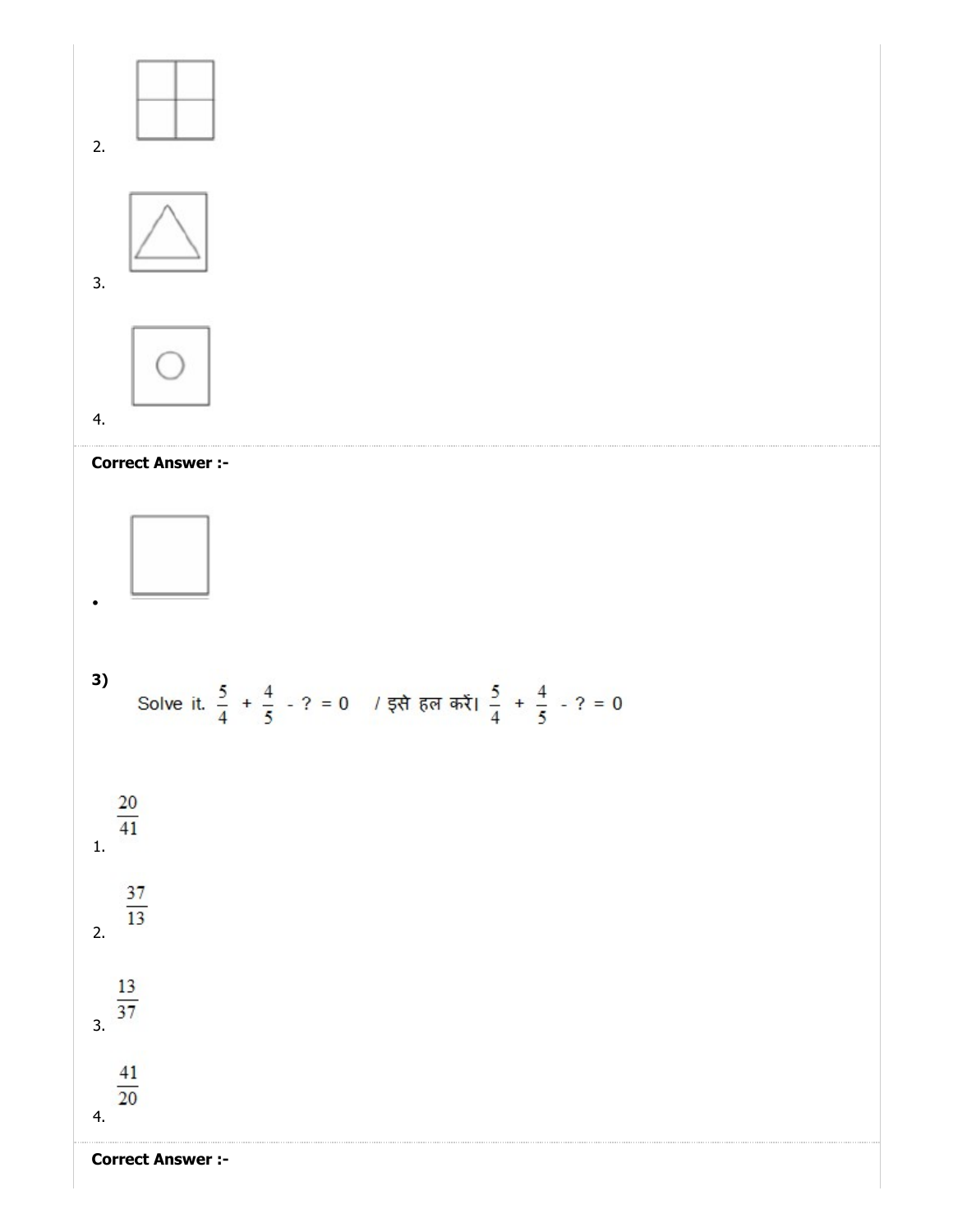# 4)

If the following two squares shown below overlap, which one of the following options is formed? / यदि निम्न दो वर्ग अतिव्यापित होते हैं, तो निम्न में से कौन सा एक विकल्प बनता है?





1.



2.



3.



4.

Correct Answer :-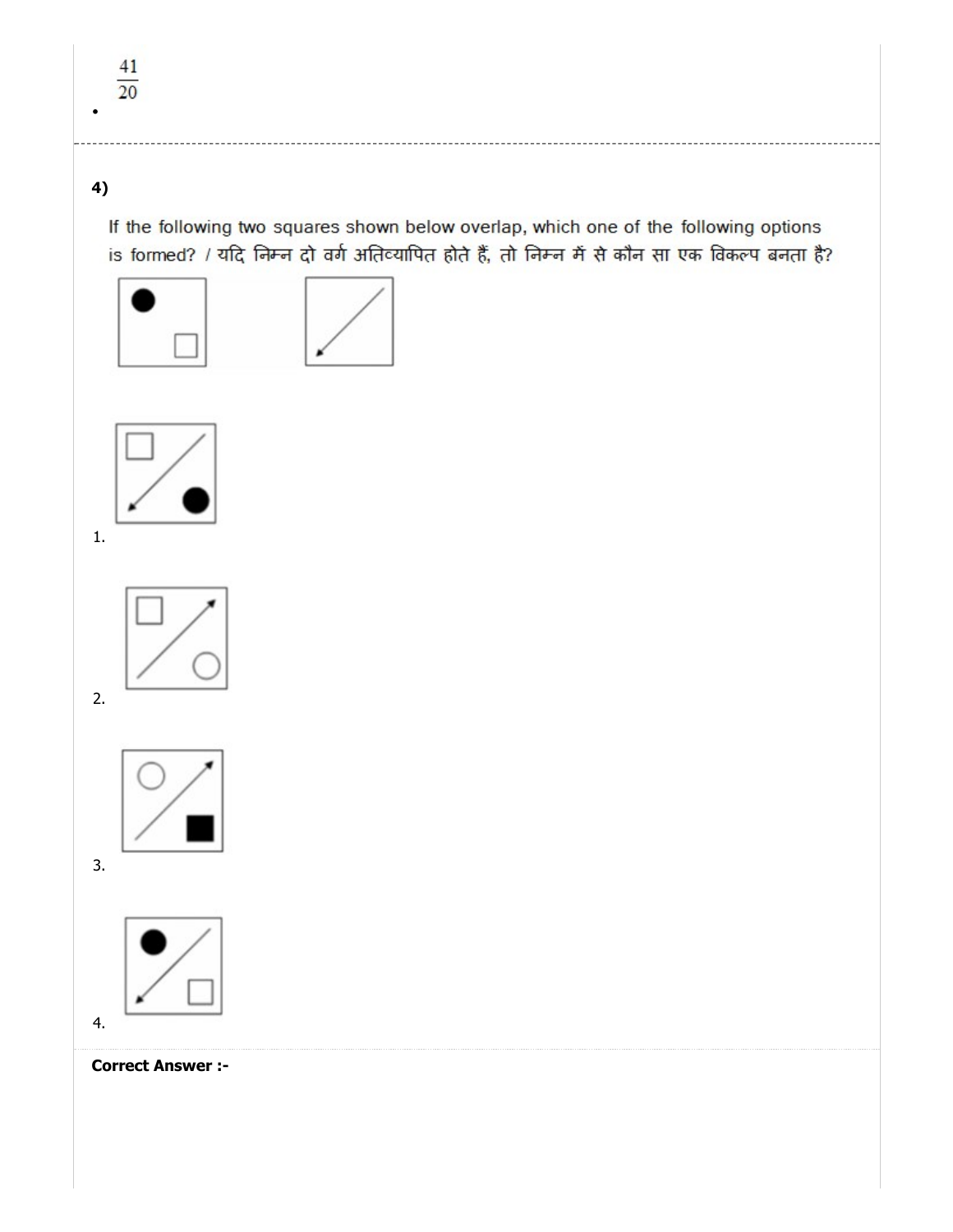

# 5)

In the sequence shown below, which figure comes next? / नीचे दिये गये क्रम में, अगली आकृति कौन सी आयेगी?



6) If Mahesh's is older than Suresh by 6 years and the ratio of their age is 9: 7, then find the age of Mahesh. / यदि महेश, सुरेश से 6 वर्ष बड़ा है और उनकी आयु का अनुपात 9:7 है, तो महेश की आयु ज्ञात करें।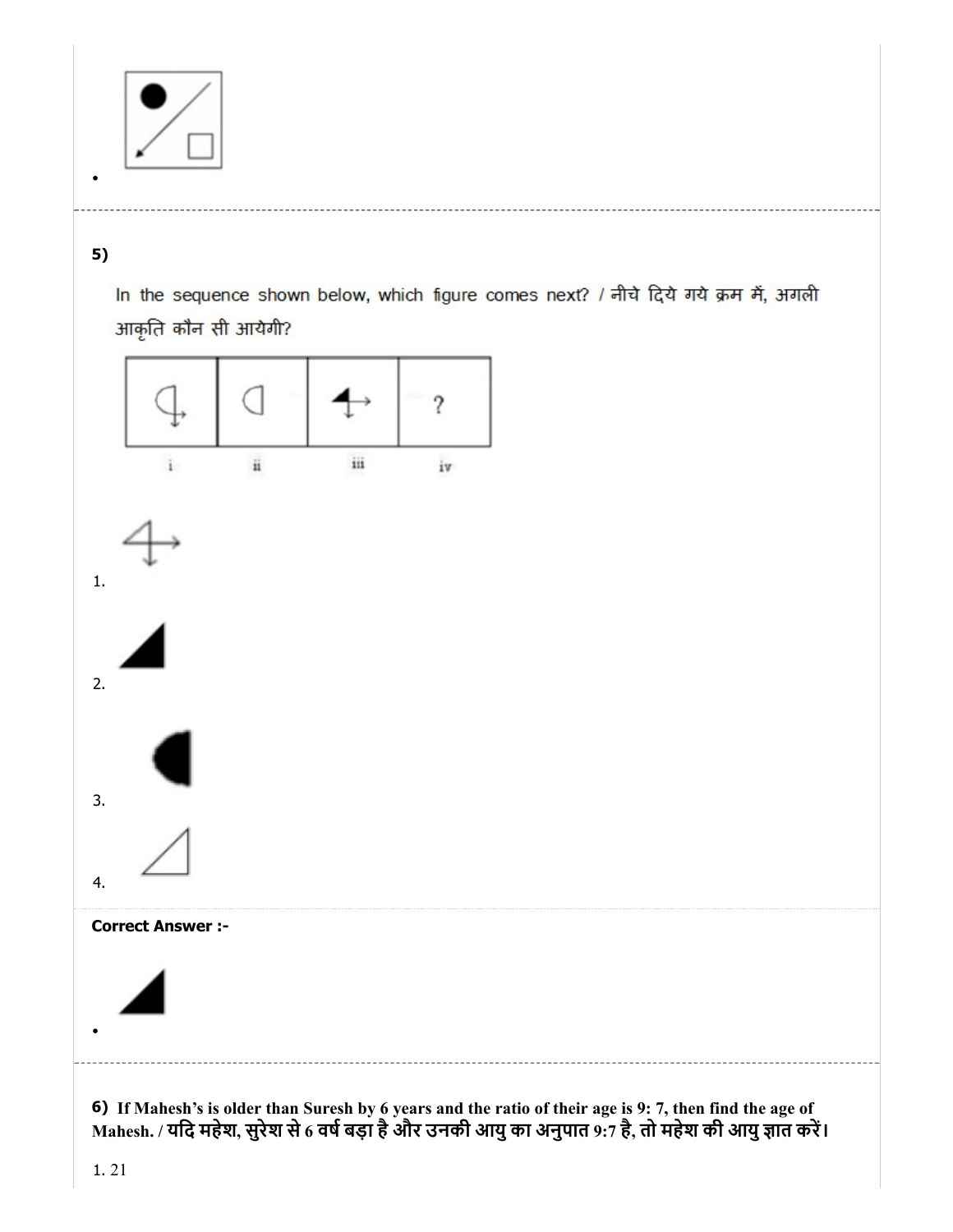| 2.28                                                                                                                                                                                                                                                                                               |
|----------------------------------------------------------------------------------------------------------------------------------------------------------------------------------------------------------------------------------------------------------------------------------------------------|
| 3.27                                                                                                                                                                                                                                                                                               |
| 4.30                                                                                                                                                                                                                                                                                               |
| <b>Correct Answer :-</b>                                                                                                                                                                                                                                                                           |
| $\bullet$ 27                                                                                                                                                                                                                                                                                       |
| 7) Ram and Ravi can do a piece of work in 10 and 15 days, respectively. In how many days will the work<br>be completed, if both of them work together? / राम और रवि किसी कार्य को क्रमश: 10 और 15 दिनों में कर<br>सकते हैं। यदि वे दोनों साथ मिलकर कार्य करें तो कितने दिनों में कार्य पूर्ण होगा? |
| 1. 5 days / 5 दिन                                                                                                                                                                                                                                                                                  |
| 2. 10 days / 10 दिन                                                                                                                                                                                                                                                                                |
| 3. 16 days / 16 दिन                                                                                                                                                                                                                                                                                |
| 4.6 days / 6 दिन                                                                                                                                                                                                                                                                                   |
| <b>Correct Answer:-</b>                                                                                                                                                                                                                                                                            |
| • 6 days / 6 दिन                                                                                                                                                                                                                                                                                   |
| 8) A number is such that the product of its digit is 12. When 36 is added to the number, the<br>digits get reversed. What is the number? / एक संख्या इस प्रकार है कि इसके अंकों का गुणनफल 12 है।<br>जब उस संख्या में 36 जोड़ा जाए तो उसके अंक प्रतिलोमित हो जाते हैं। वह संख्या क्या है?<br>1.43   |
| 2.26                                                                                                                                                                                                                                                                                               |
| 3.34                                                                                                                                                                                                                                                                                               |
| 4.62                                                                                                                                                                                                                                                                                               |
| <b>Correct Answer :-</b>                                                                                                                                                                                                                                                                           |
| $\bullet$ 26                                                                                                                                                                                                                                                                                       |
| 9) The difference between the compound interest and simple interest on a certain sum of<br>money in 3 years at 5% p.a. is Rs. 6,100. What is the initial amount? / किसी निश्चित धनराशि पर                                                                                                          |

5% प्रतिवर्ष पर 3 वर्षों में चक्रवृद्धि ब्याज और साधारण ब्याज के बीच अंतर 6,100 रुपये है। प्रारंभिक राशि क्या है?

1. Rs. 5,00,000 / 5,00,000 पये

2. Rs. 5,000 / 5,000 पये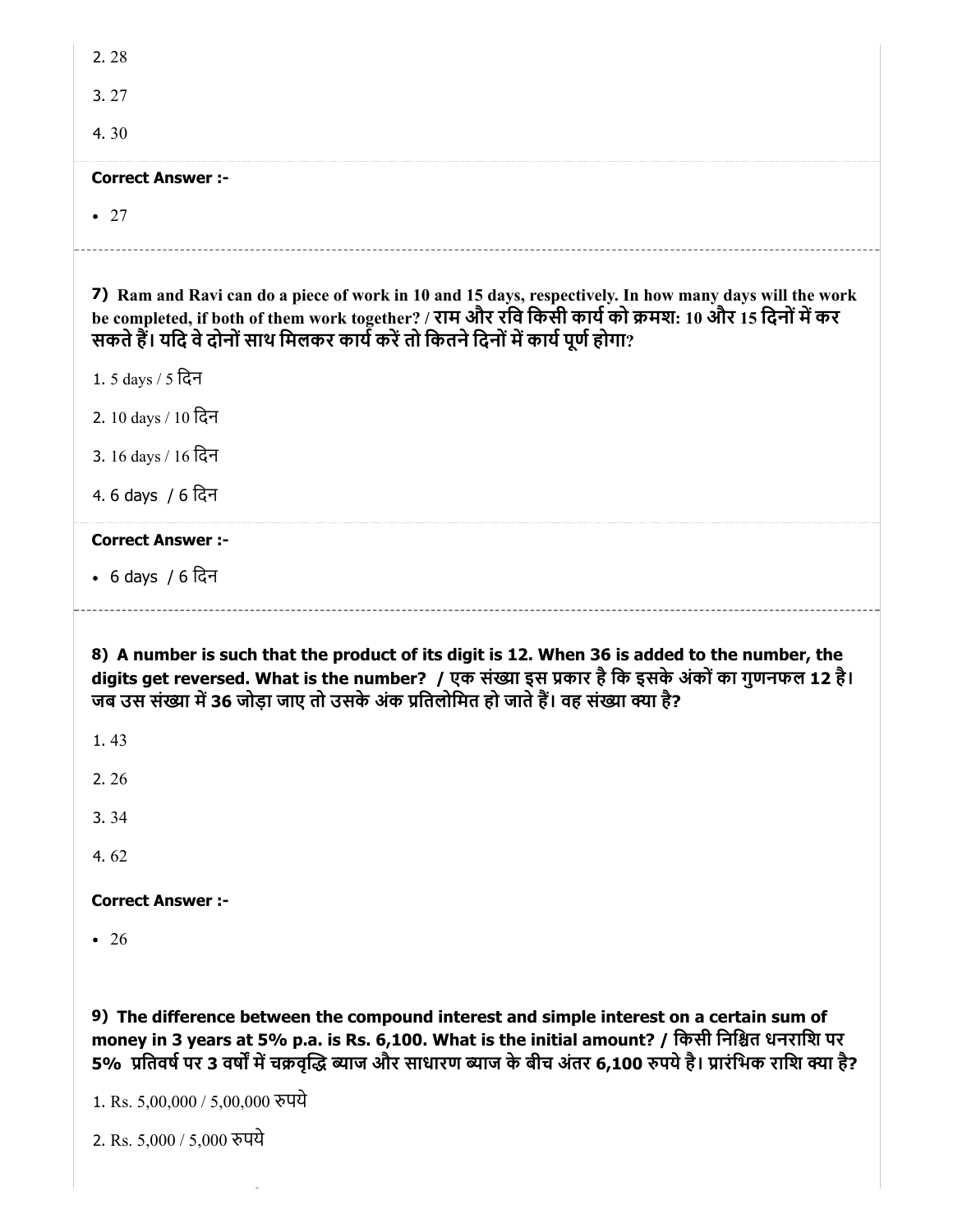|  |  | 3. Rs. 8,000 / 8,000 रुपये |  |  |
|--|--|----------------------------|--|--|
|--|--|----------------------------|--|--|

4. Rs. 8,00,000 / 8,00,000 पये

#### Correct Answer :-

• Rs. 8,00,000 / 8,00,000 रुपये

10) At present, the ratio between the ages of Niranjan and Deepak is 4 : 3. After 6 years, Niranjan's age will be 26 years. What is the present age of Deepak? / वर्तमान में निरंजन और दीपक की आयु का अनुपात 4 : 3 है। 6 वर्षों के पश्चात, निरंजन की आयु 26 वर्ष होगी। दीपक की वर्तमान आयु क्या है?

- 1. 24 years / 24 वष
- 2. 15 years / 15 वष
- 3. 18 years / 18 वष
- 4. 21 years / 21 वष

#### Correct Answer :-

• 15 years / 15 वर्ष

11) The average of three consecutive odd numbers is 5. Find the highest of the three numbers. / तीन क्रमागत विषम संख्याओं का औसत 5 है। तीनों संख्याओं में से उच्चतम संख्या को ज्ञात करें।

1. 7

2. 11

3. 5

4. 9

Correct Answer :-

 $\bullet$  7

12) A shopkeeper brought some wheat for Rs. 35,000. Due to a leakage in the storeroom, one-seventh of the total wheat had become mouldy. If he sold the good wheat at a profit of 10 % and the mouldy one at a loss of 25%, what is his profit or loss? / एक दुकानदार ने कुछ गेहूँ को 35,000 रुपये में खरीदा। गोदाम में रिसाव होने के कारण, कुल गेहूँ का सातवाँ भाग खराब हो गया। यदि वह अच्छे गेहूँ को 10% के लाभ पर और खराब गेहूँ को 25% की हानि पर बेचे, तो उसकी लाभ या हानि क्या होगी?

1. 7%

2. 8%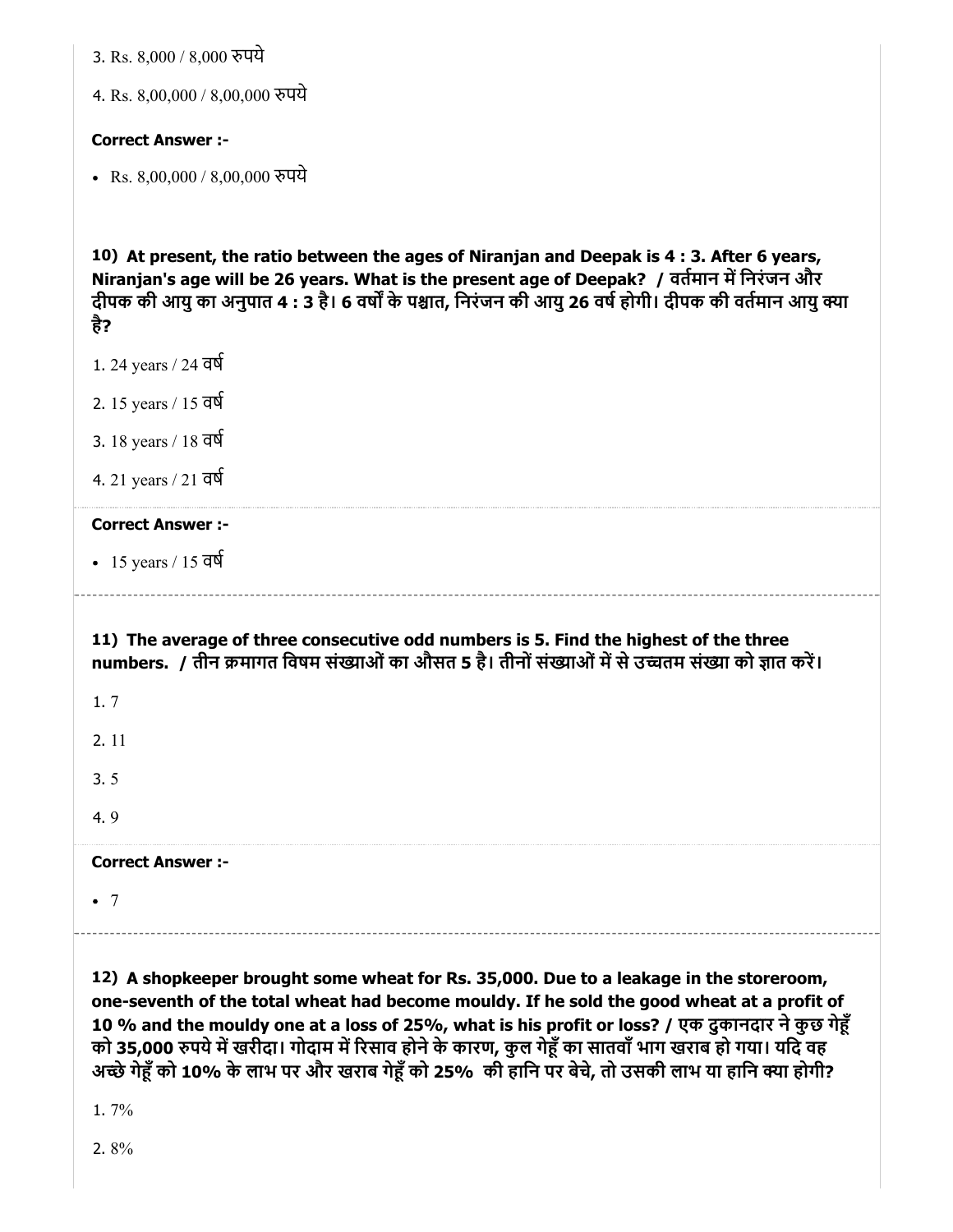| M.<br>۰. | ۰.<br>× |
|----------|---------|
|          |         |

4. 6%

#### Correct Answer :-

 $• 5\%$ 

13) A can do a work in 15 days and B in 20 days. Both of them work for 5 days, then the remaining work is: / A एक कार्य को 15 दिनों में और B 20 दिनों में कर सकता है। वे दोनों 5 दिनों के लिए कार्य करते हैं। तब बचा हुआ कार्य है:

1. 5/12

2. 1/3

3. 5/6

4. 7/12

Correct Answer :-

 $• 5/12$ 

14) Two trains, each 100 m long, moving in opposite directions, cross each other in 12 sec. If one is moving twice as fast as the other, then the speed of the faster train is \_\_\_\_\_\_. / दो रेल, जो कि प्रत्येक 100 मीटर लम्बी हैं, विपरीत दिशा में चल रही हैं और 12 सेकण्ड में एक दूसरे को पार करती हैं। यदि एक, दूसरी से दगनी तेजी से चल रही है तो तेज चलने वाली रेल की गति \_\_\_\_\_\_\_\_\_ है।

1. 30 kmph / 30 िकमी ित घंटा

2. 20 kmph / 20 िकमी ित घंटा

3. 24 kmph / 24 िकमी ित घंटा

4. 40 kmph / 40 किमी प्रति घंटा

#### Correct Answer :-

• 40 kmph / 40 किमी प्रति घंटा

15) Pramod scores an average of 60 % in an examination consisting of 15 papers. He has scored only 40 % average in five of them. What is the average scored in the remaining papers? / प्रमोद 15 प्रश्न पत्रों की परीक्षा में 60% के औसत अंक प्राप्त करता है। उनमें से पांच में वह केवल 40% औसत ही प्राप्त करता है। शेष प्रश्न पत्रों में औसत अंक क्या हैं?

1. 100 %

2. 80 %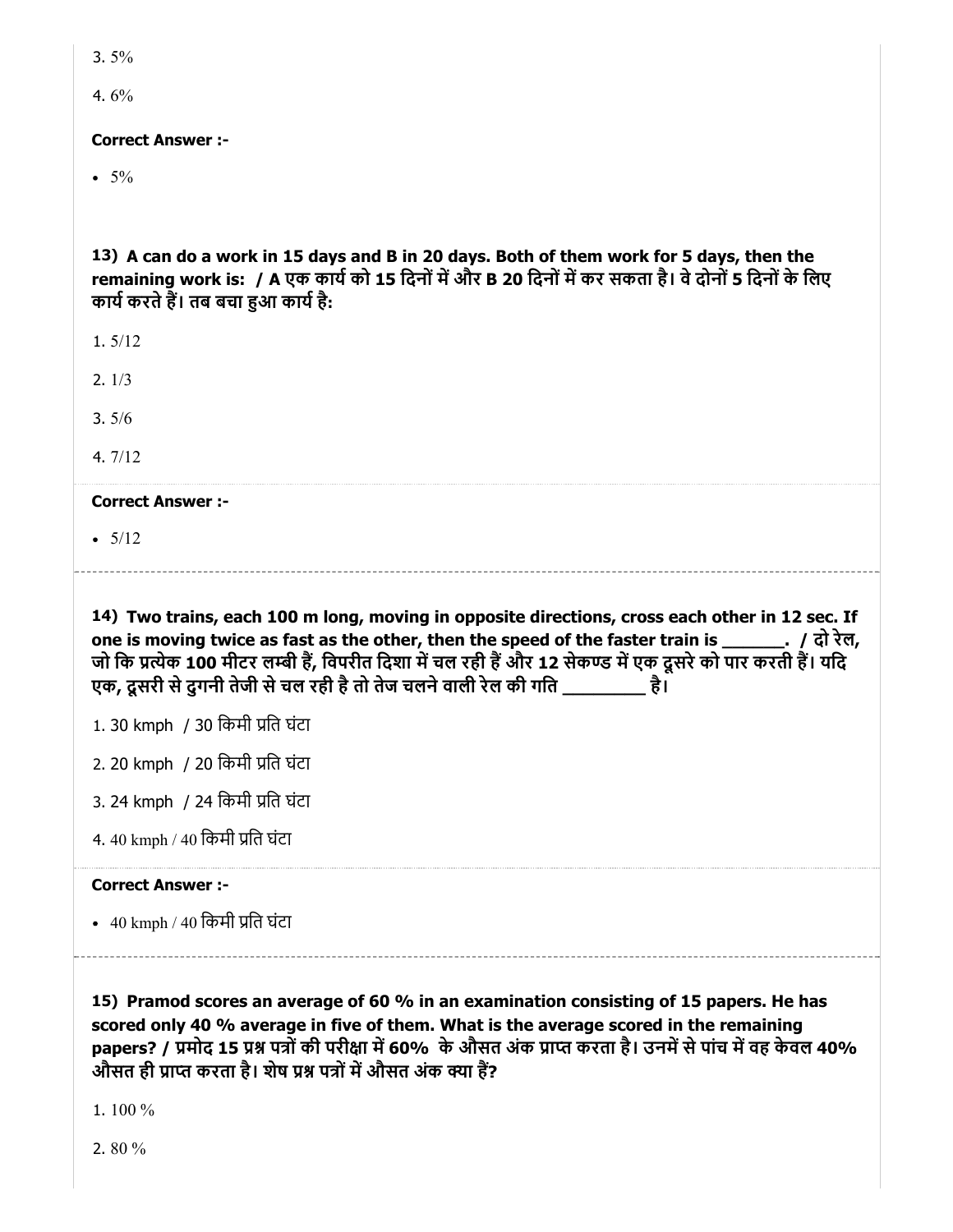3. 65 %

4. 70 %

#### Correct Answer :-

 $\bullet$  70 %

16) A car covers a distance of 500 meters in 20 seconds and a bus covers a distance of 30 km in 45 minutes.What is the ratio of their speed? / एक कार 500 मीटर की दूरी को 20 सेकण्ड में तय करती है और एक बस 30 किमी की दूरी को 45 मिनट में तय करती है। उनकी गति का अनुपात क्या होगा?

 $1.6:9$ 

2. 9 : 4

3. 4 : 9

4.  $9:6$ 

Correct Answer :-

 $9:4$ 

17) A boat travels at a speed of 10 kmph in still water. The speed of the stream is 4 kmph. How much time will the boat take to travel 30 km upstream?  $\,$  / स्थिर जल में नाव 10 किमी प्रति घंटा की चाल से यात्रा करती है। धारा की चाल 4 किमी प्रति घंटा है। धारा की विपरीत दिशा में 30 किमी की यात्रा के लिए नाव िकतना समय लेगी?

- 1. 3 hrs / 3 घंटे
- 2. 6 hrs / 6 घंटे
- 3. 300 min / 300 िमनट
- 4. 500 min / 500 िमनट

# Correct Answer :-

300 min / 300 िमनट

18) A cricket player scores 20, 30, and 40 runs each in different matches. Find the average

score of the player? / एक क्रिकेट खिलाड़ी विभिन्न मैचों में 20, 30 और 40 रन बनाता है। खिलाड़ी का औसत स्कोर ज्ञात करें।

1. 40

2. 50

3. 45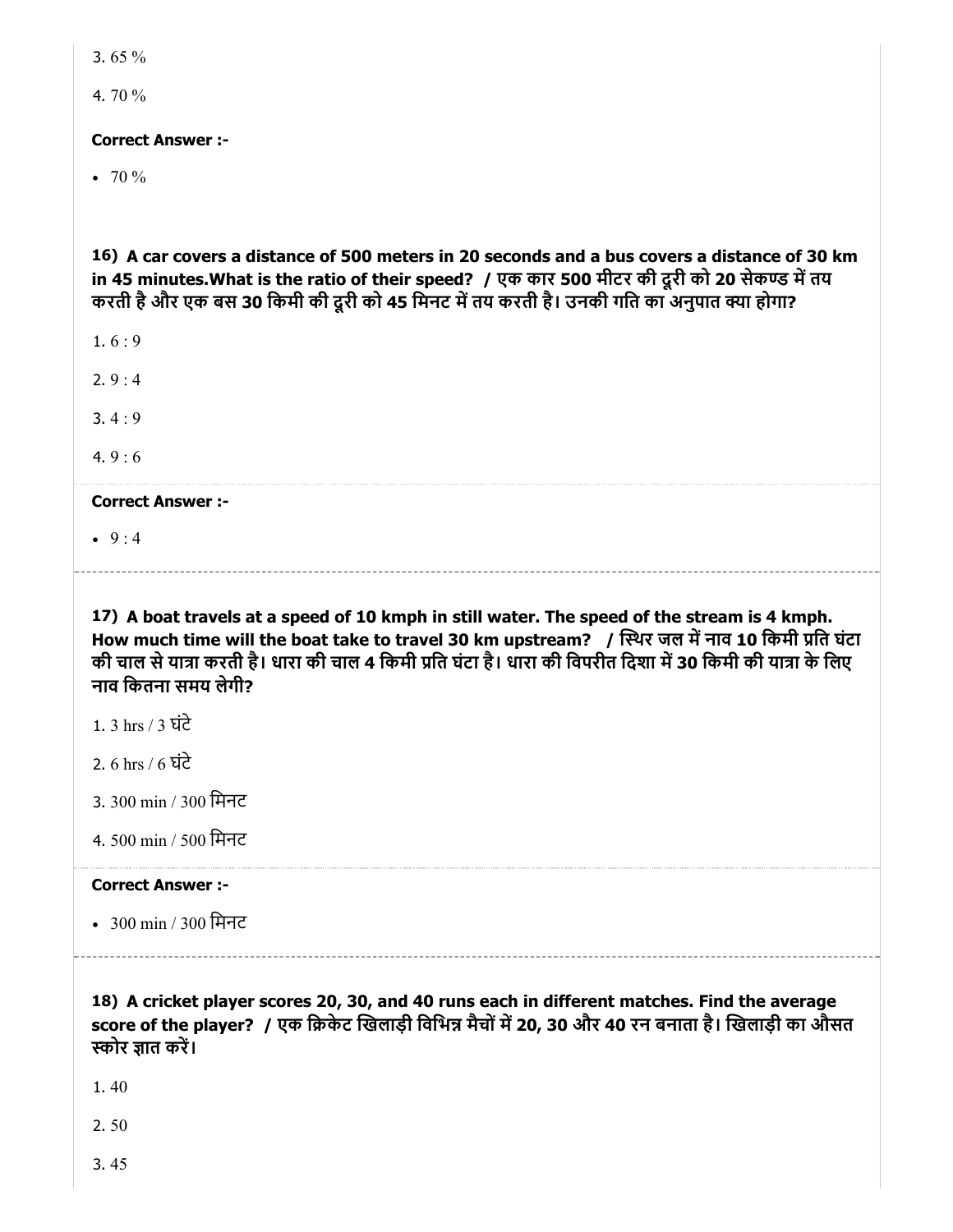| 4.30                                                                                                                                                                                                                                                                                                          |
|---------------------------------------------------------------------------------------------------------------------------------------------------------------------------------------------------------------------------------------------------------------------------------------------------------------|
| <b>Correct Answer :-</b>                                                                                                                                                                                                                                                                                      |
| $\bullet$ 30                                                                                                                                                                                                                                                                                                  |
|                                                                                                                                                                                                                                                                                                               |
| 19) If the heights of two triangles are in the ratio 3 : 2, and the bases are in the ratio 2 : 5,<br>then what is the ratio of the areas of the two triangles? / यदि दो त्रिकोणों की ऊँचाई 3: 2 अनुपात में<br>है, और उनके आधार 2 : 5 अनुपात में है, तब दोनों त्रिकोणों के क्षेत्रफलों का अनुपात क्या होगा?    |
| 1.3:2                                                                                                                                                                                                                                                                                                         |
| 2. $3:4$                                                                                                                                                                                                                                                                                                      |
| 3. $15:4$                                                                                                                                                                                                                                                                                                     |
| 4. $3:5$                                                                                                                                                                                                                                                                                                      |
| <b>Correct Answer :-</b>                                                                                                                                                                                                                                                                                      |
| • $3:5$                                                                                                                                                                                                                                                                                                       |
|                                                                                                                                                                                                                                                                                                               |
| 20) If the heights of two triangles are in the ration 3 : 2 and their bases are in the ratio 2 : 5,<br>then what is the ratio of the areas of the two triangles? / यदि दो त्रिकोणों की ऊँचाई 3 : 2 अनुपात में<br>है, और उनके आधार 2 : 5 अनुपात में है, तब दोनों त्रिकोणों के क्षेत्रफलों का अनुपात क्या होगा? |
| 1. $3:2$                                                                                                                                                                                                                                                                                                      |
| 2.3:4                                                                                                                                                                                                                                                                                                         |
| 3. $15:4$                                                                                                                                                                                                                                                                                                     |
| 4. $3:5$                                                                                                                                                                                                                                                                                                      |
| <b>Correct Answer :-</b>                                                                                                                                                                                                                                                                                      |
| • $3:5$                                                                                                                                                                                                                                                                                                       |
|                                                                                                                                                                                                                                                                                                               |
| 21) Evaluate: / मान ज्ञात करें:                                                                                                                                                                                                                                                                               |
| $(0.00032)$ ^ $(3/5)$                                                                                                                                                                                                                                                                                         |
| $\mathbf{1}$ .                                                                                                                                                                                                                                                                                                |
| $\overline{3}$<br>2.                                                                                                                                                                                                                                                                                          |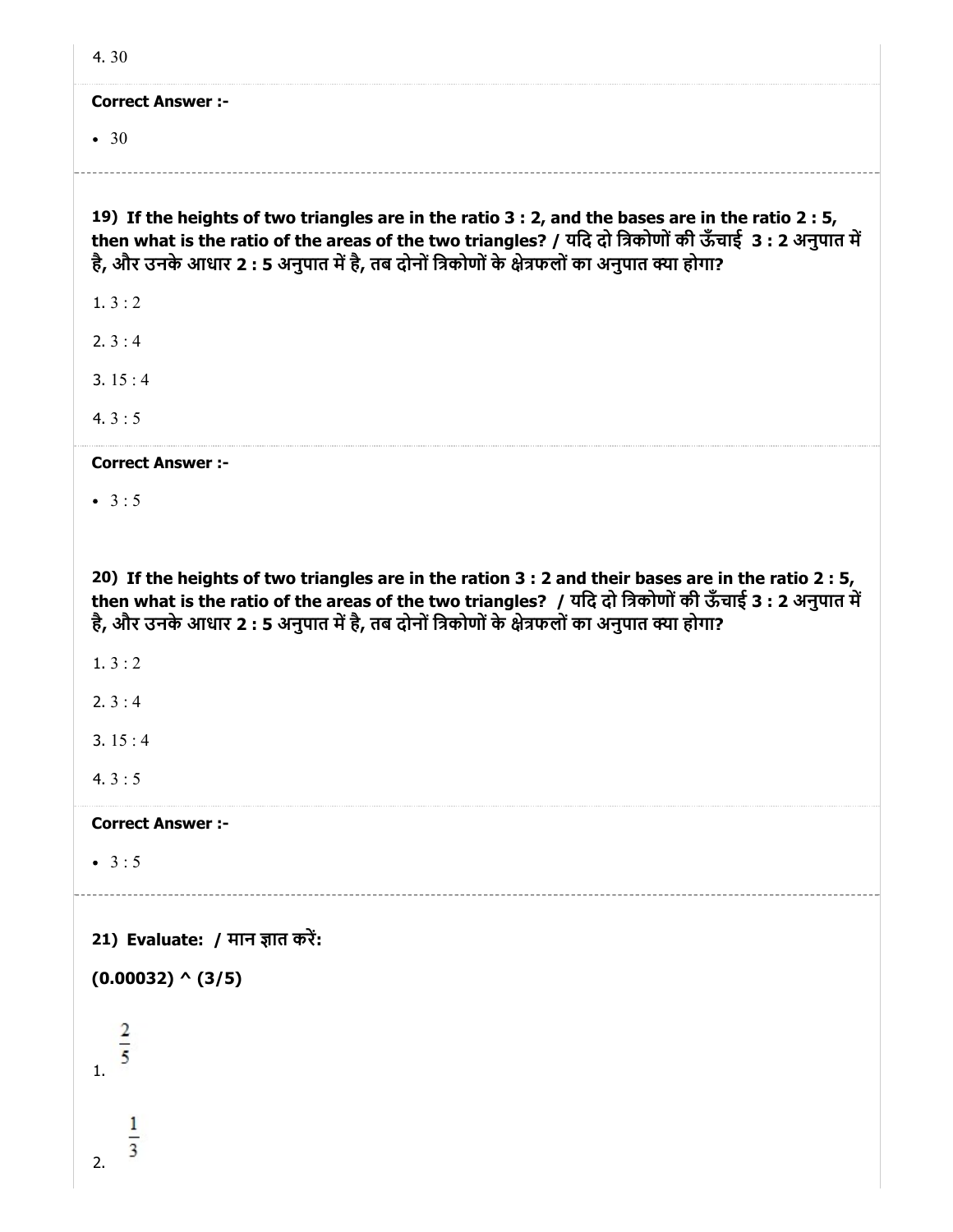| 3.                                                                                                                                                                                                       |
|----------------------------------------------------------------------------------------------------------------------------------------------------------------------------------------------------------|
| 125<br>4.                                                                                                                                                                                                |
| <b>Correct Answer :-</b>                                                                                                                                                                                 |
| 125                                                                                                                                                                                                      |
| 22) The series given below contains a sequence of alphabets and numbers. Identify the incorrect<br>combination: / नीचे दी गई श्रृंखला में, अक्षरों और संख्याओं का एक क्रम निहित हैं। गलत संयोजन पहचानिए: |
| i.huioi70110ihuoi                                                                                                                                                                                        |
| ii.huioi70110ihuoi                                                                                                                                                                                       |
| iii.huioi70110ihuoi                                                                                                                                                                                      |
| iv.huioi70110ihooi                                                                                                                                                                                       |
| 1.iv                                                                                                                                                                                                     |
| 2. i                                                                                                                                                                                                     |
| 3. ii                                                                                                                                                                                                    |
| 4. iii                                                                                                                                                                                                   |
| <b>Correct Answer :-</b>                                                                                                                                                                                 |
| $\bullet$ iv                                                                                                                                                                                             |
| 23) Which one of the following four addresses is NOT EXACTLY same as the one given below? / निम्न दिये गये<br>चार पतों में से नीचे दिये गये पते के ठीक समान कौन सा एक नहीं है?                           |
| <b>Baker Bani</b>                                                                                                                                                                                        |
| Jl. Industri Utama Blok RR2C,                                                                                                                                                                            |
| Jababeka II, Desa Pasirsari,<br>Lemahabang, Cikarang Selatan, Kab. Bekasi 17550                                                                                                                          |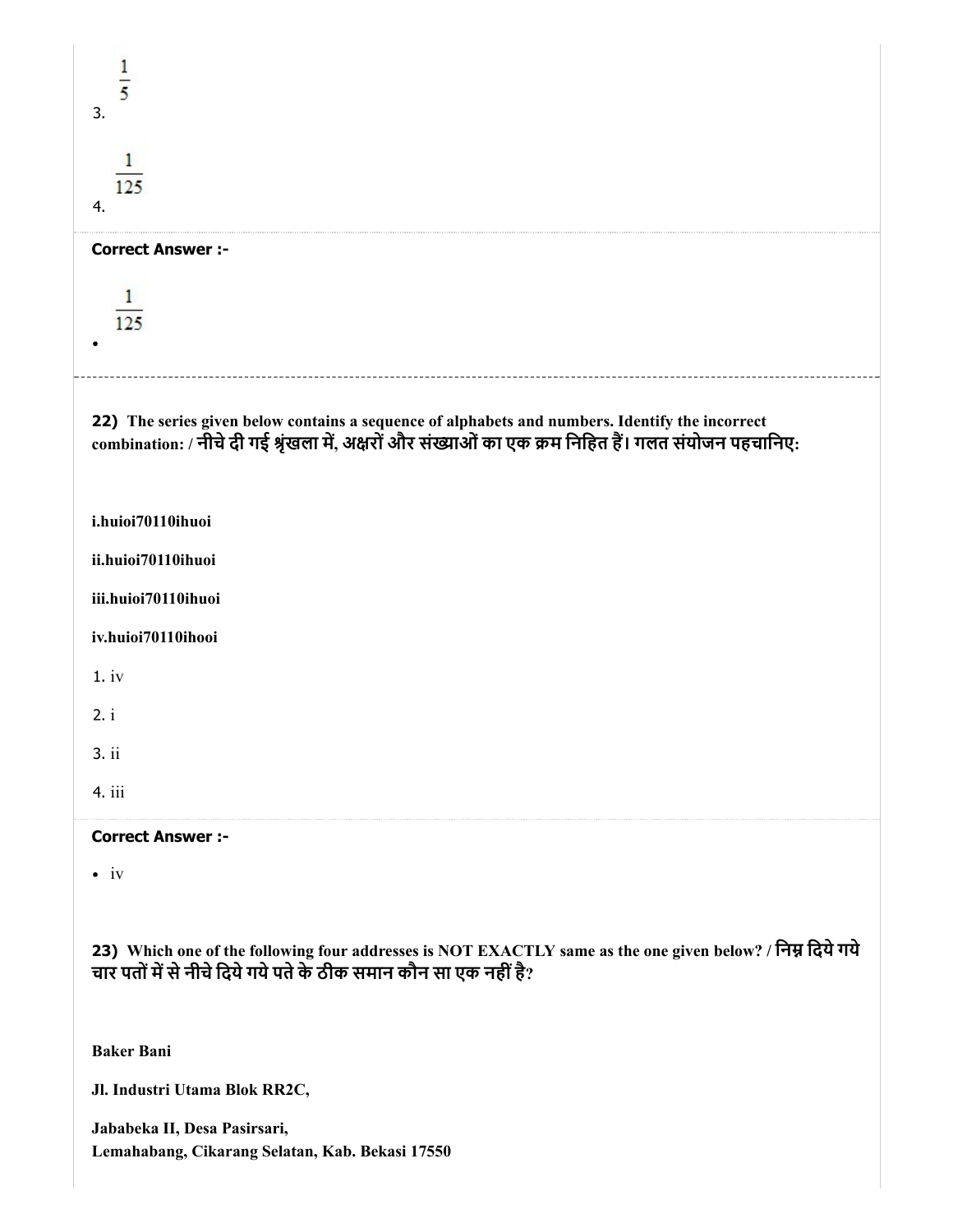|              | (i) Baker Bani                                                                  |
|--------------|---------------------------------------------------------------------------------|
|              | Jl. Industri Utama Blok RR2C,                                                   |
|              | Jababeka II, Desa Pasirsari,<br>Lemahabang, Cikarang Selatan, Kab. Bekasi 17550 |
|              | (ii) Baker Bani                                                                 |
|              | Jl. Industri Utama Blok RR2C,                                                   |
|              | Jababeka II, Desa Pasirsari,<br>Lemahabang, Clkarang Selatan, Kab. Bekasi 17550 |
|              | (iii) Baker Bani                                                                |
|              | Jl. Industri Utama Blok RR2C,                                                   |
|              | Jababeka II, Desa Pasirsari,<br>Lemahabang, Cikarang Selatan, Kab. Bekasi 17550 |
|              | (iv) Baker Bani                                                                 |
|              | Jl. Industri Utama Blok RR2C,                                                   |
|              | Jababeka II, Desa Pasirsari,<br>Lemahabang, Cikarang Selatan, Kab. Bekasi 17550 |
| 1. iii       |                                                                                 |
| $2.$ iv      |                                                                                 |
| 3. ii        |                                                                                 |
| 4. i         |                                                                                 |
|              | <b>Correct Answer :-</b>                                                        |
| $\bullet$ ii |                                                                                 |
|              | 24) Find the average. / औसत निकालिये।                                           |
|              | 29, 34, 39, 44, 49 & 57                                                         |
| 1.42         |                                                                                 |
| 2.39         |                                                                                 |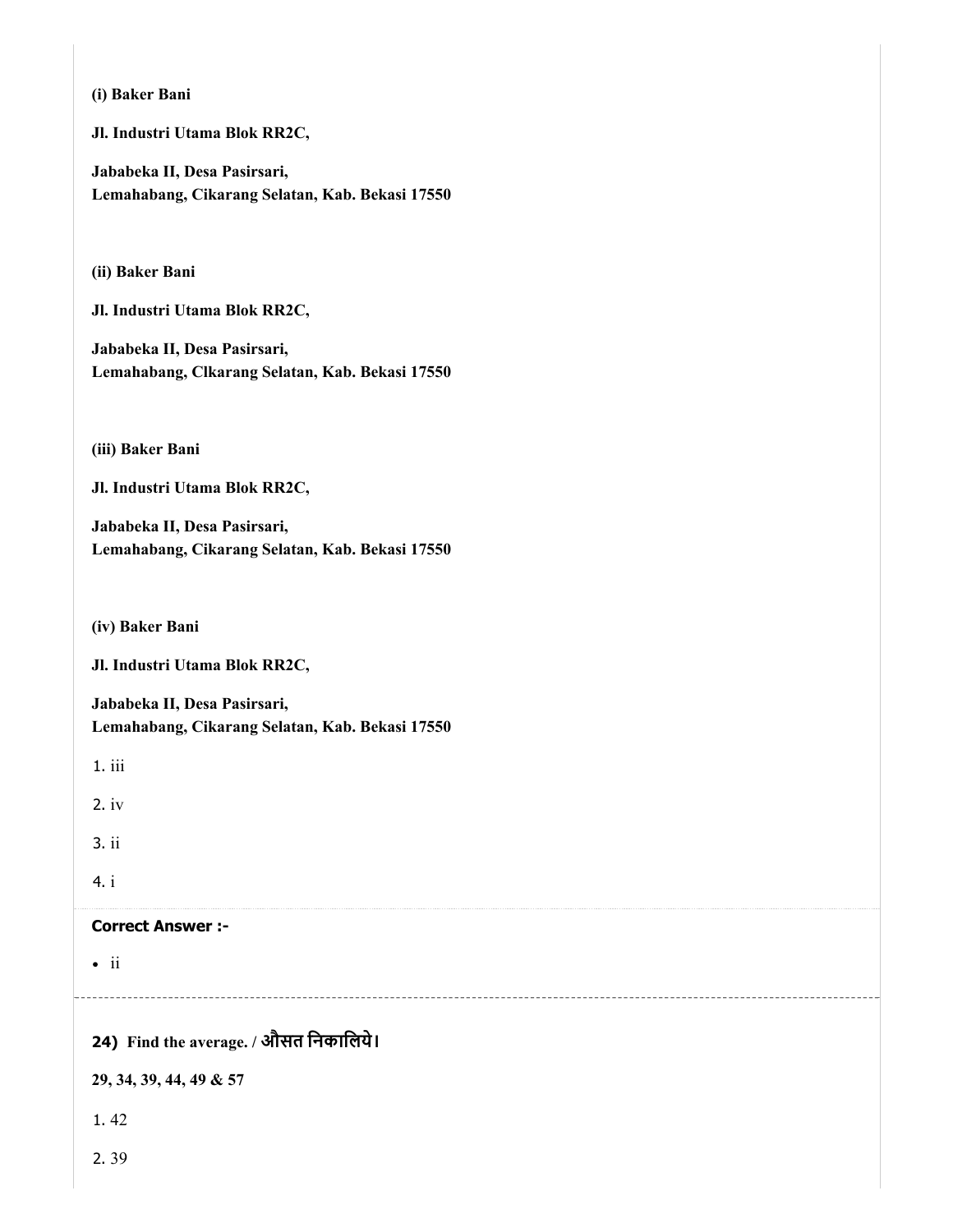4. 46

#### Correct Answer :-

 $-42$ 

25) If three fifth of a number is 40 more than 40 % of the same number, what is the number? / यदि एक संख्या का 3/5, उसी संख्या के 40% से 40 अधिक है तो वह संख्या क्या है?

1. 100

2. 400

3. 150

4. 200

#### Correct Answer :-

• 200

26) Rs. 1,800 is shared between A, B, and C. If A gets thrice of B, and B gets twice of C, then what is the share of A? / A, B, और  $C$  के बीच में 1,800 रुपये को बांटा गया। यदि A ने B का तिगुना और B ने C का दुगना प्राप्त किया है, तो  $\bf A$  का हिस्सा क्या है?

1. None of the above / उपरोक्त में से कोई नहीं

2. Rs. 1,200 / 1,200 पये

3. Rs. 1,300/ 1,300 पये

4. Rs. 1,400 / 1,400 पये

#### Correct Answer :-

• Rs. 1,200 / 1,200 रुपये

27) What percent of 1.2 is 1/5? / 1.2 का कितना प्रतिशत 1/5 है?

- 1. 16.67 %
- 2. 25 %
- 3. 20 %
- 4. 15 %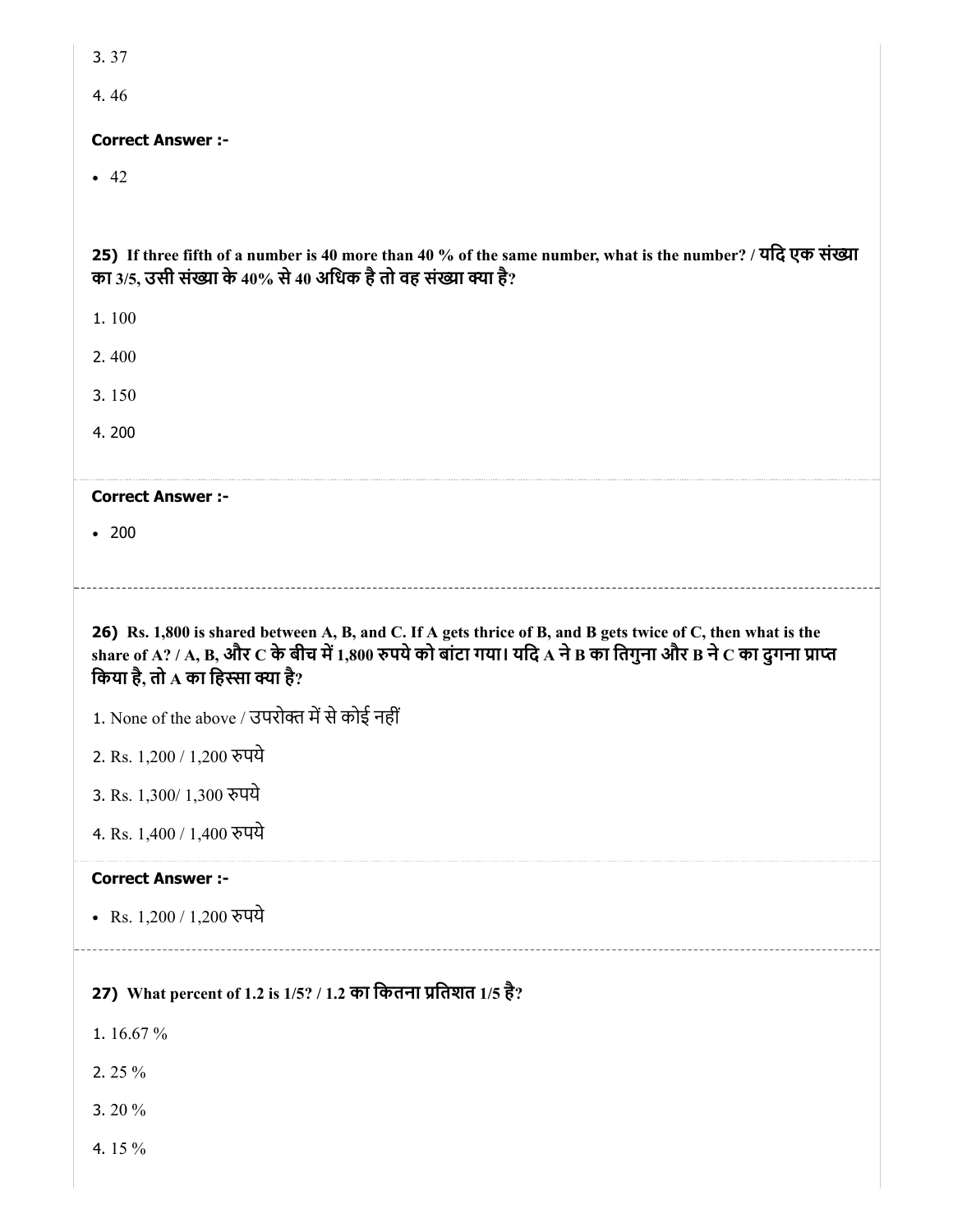|  | <b>Correct Answer :-</b> |  |
|--|--------------------------|--|
|--|--------------------------|--|

 $\cdot$  16.67 %

# 28) Mohammed bought a television set for Rs. 12,000 and later sold it for Rs. 10,000.What is his loss percent? (Approximately) / मोहम्मद ने एक टीवी सेट को 12,000 रुपये में खरीदा और बाद में इसे 10,000 रुपये में बेच दिया। उसका हानि प्रतिशत क्या है? (लगभग)

1. 16.5 %

2. 17.5 %

3. 14.5 %

4. 18.5 %

Correct Answer :-

 $\cdot$  16.5 %

29) A father is 30 years older than his son however he will be only thrice as old as the son after 5 years. What is father's present age? / एक पिता अपने पुत्र से 30 वर्ष बड़ा है। 5 वर्ष बाद वह

अपने पुत्र से केवल तिगुना बड़ा होगा। पिता की वर्तमान आयु क्या है?

1. 40 years / 40 वष

2. None of the above / उपरोक्त में से कोई नहीं

3. 50 years / 50 वष

4. 30 years / 30 वष

#### Correct Answer :-

 $\cdot$  40 years / 40 वर्ष

30) If 75 % of a number is added to 75, then the result is the number itself. Find the number. / यदि एक संख्या का 75 %, 75 में जोड़ा जाता है तो परिणाम वही संख्या होती है। उस संख्या को ज्ञात करें।

1. 350

2. 250

3. 300

4. 280

Correct Answer :-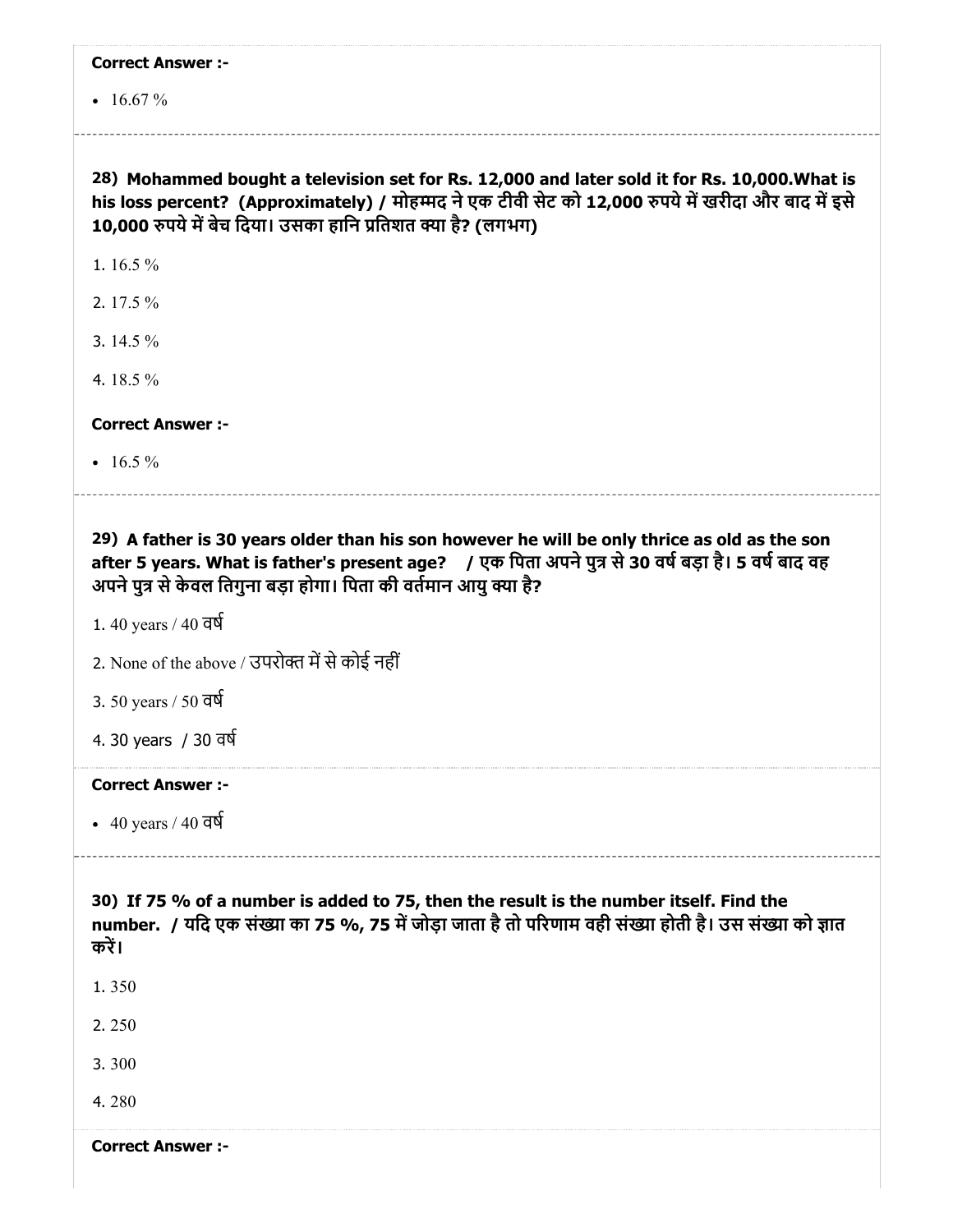# Topic:- Science and Simple Arithmetic

#### 1)

The given graph represents the number of students who have passed in various subjects in a class of 30. The pass percentage of Mathematics is: / दिया गया आलेख उन छात्रों की संख्या को निरूपित करता है जिन्होंने 30 की कक्षा में विभिन्न विषयों को उत्तीर्ण किया है। गणित का उत्तीर्ण प्रतिशत है:



#### 1. 50%

2. 45%

- 3. 40%
- 4. 35%

#### Correct Answer :-

- $50%$
- 2) If  $(\frac{4}{5})^{2x+1} \times (\frac{4}{5})^5 = (\frac{4}{5})^{x+2}$ , then  $x =$  \_\_\_\_\_, / यदि  $(\frac{4}{5})^{2x+1} \times (\frac{4}{5})^5 = (\frac{4}{5})^{x+2}$  तो  $x =$  \_\_\_\_\_ 1. -3 2. 4 3. -4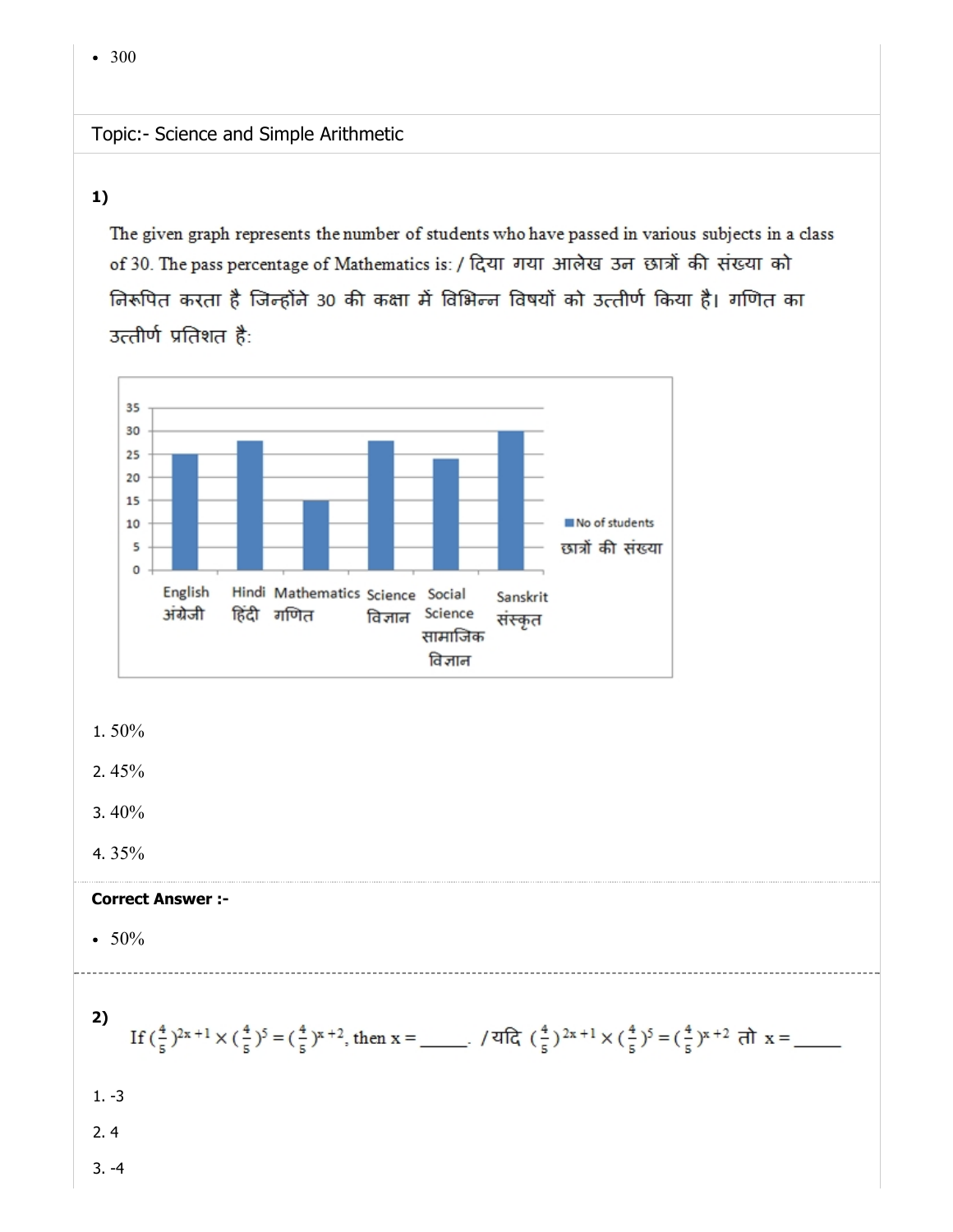| ٦<br>×<br>$\overline{\phantom{a}}$ |
|------------------------------------|
|                                    |

# Correct Answer :-  $-4$ 3) The diagonals of a rectangle ABCD meet at O. If  $\angle BOC = 44^{\circ}$ , then ∠OAD =  $\ldots$  / आयत ABCD के विकर्ण O पर मिलते हैं। यदि ∠BOC = 44°, तब ∠OAD = 1.64 $^{\circ}$ 2.58 $^{\circ}$ 3.68 $^{\circ}$ 4.  $78^{\circ}$ Correct Answer :-  $.68^{\circ}$ 4)  $x^4 + \frac{1}{x^4} = 194$ , then the value of  $x^3 + \frac{1}{x^3}$  is:  $x^4 + \frac{1}{x^4} = 194$ , तब  $x^3 + \frac{1}{x^8}$  का मान है: 1. 50 2. 46 3. 54 4. 52 Correct Answer :- 525)

A rectangular sheet of paper 44 cm  $\times$  18 cm is rolled along its length and a cylinder is formed. The volume of the cylinder is: / 44 सेमी  $\times$  18 सेमी आयताकार कागज़ की शीट को उसकी लम्बाई के साथ घुमाया जाता है और एक बेलन का निर्माण होता है। बेलन का आयतन है: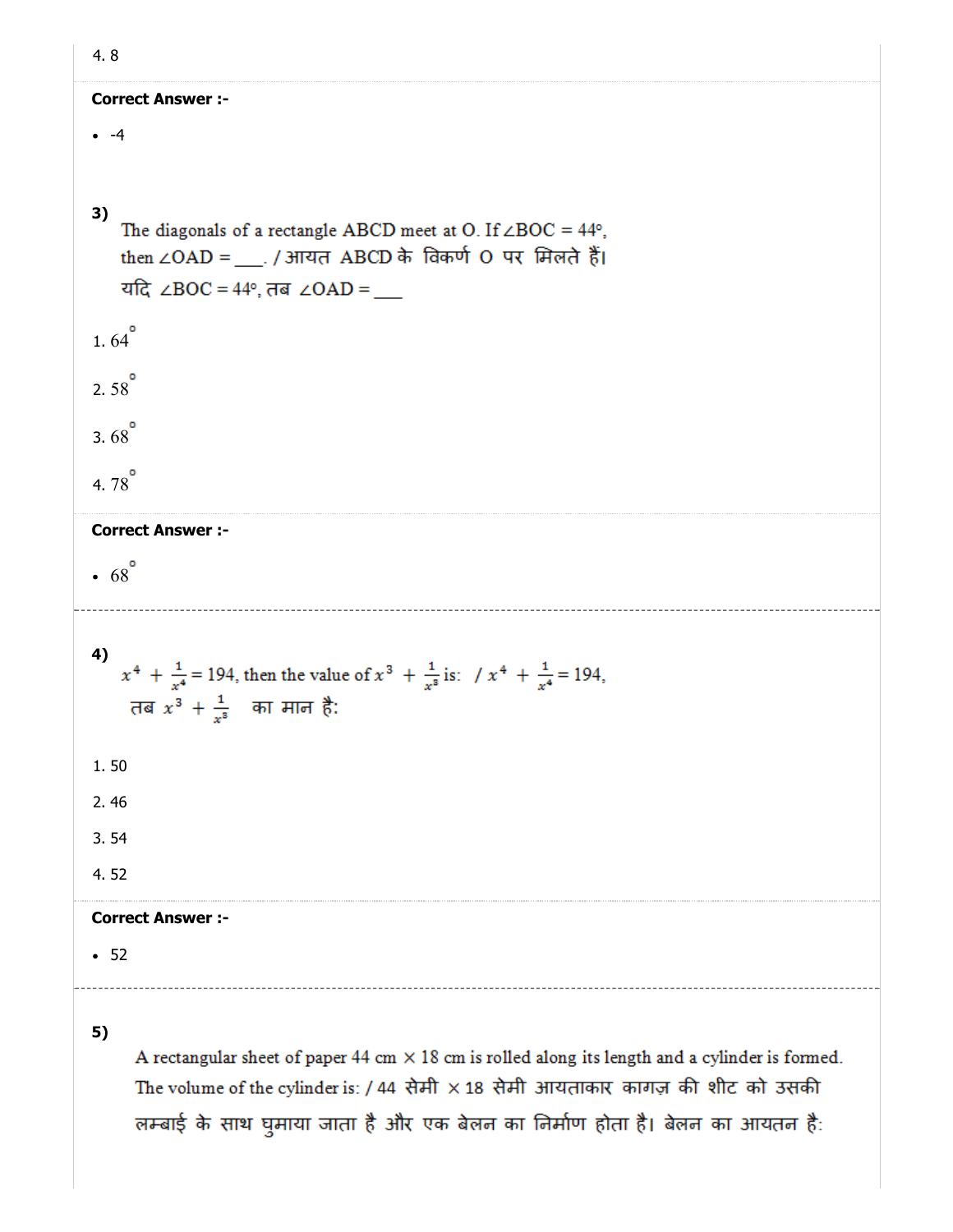1. 2700 cm<sup>3</sup> / 2700 सेमी<sup>3</sup>

2. 2727 cm<sup>3</sup> / 2727 सेमी<sup>3</sup>

3. 2772 cm<sup>3</sup> / 2772 सेमी<sup>3</sup>

4. 792 cm<sup>3</sup> / 792 सेमी<sup>3</sup>

### Correct Answer :-

2772 cm<sup>3</sup> / 2772 सेमी<sup>3</sup>

#### 6)

When  $@ + (2x-3) = (2x + 3)$ , then @ stands for:  $\pi$   $@ + (2x-3) = (2x + 3)$ ,  $\pi$ a @ किसका प्रतीक है: 1.  $4x^2 + 12x + 9$ 

- 2.  $4x^2 9$
- 3.  $4x^2 12x + 9$

#### 4. 1

Correct Answer :-

 $4x^2 - 9$ 

```
7)
     If 9\frac{1}{4} = y - 1\frac{1}{3}, then the value of y is: / यदि 9\frac{1}{4} = y - 1\frac{1}{3}, तब
     y का मान है:
     41
     121.
      95
    \overline{12}2.
     41
     \overline{7}3.
      127
      12
4.
```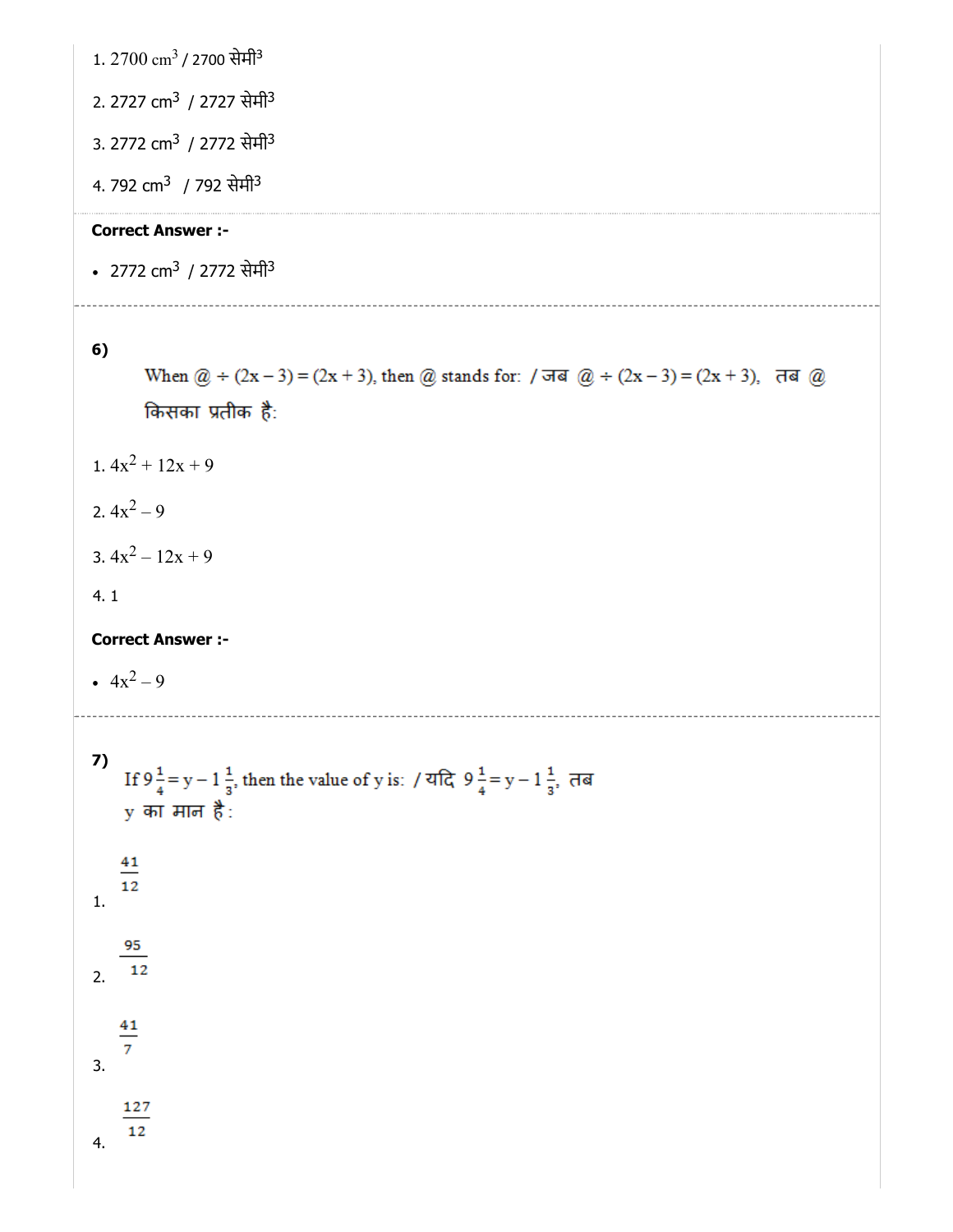| <b>Correct Answer :-</b>                                                                                                                                                                     |
|----------------------------------------------------------------------------------------------------------------------------------------------------------------------------------------------|
| 127                                                                                                                                                                                          |
| 12                                                                                                                                                                                           |
|                                                                                                                                                                                              |
| 8)<br>If AB, BC and CD are equal chords of a circle with O as center                                                                                                                         |
| and AD is the diameter, then $\angle AOB =$ $\Box$ . / यदि AB, BC                                                                                                                            |
| और CD केन्द्र O के समान वृत्त की जीवा हैं एवं AD व्यास<br>है, तब ∠AOB = $\_\_$                                                                                                               |
|                                                                                                                                                                                              |
| 1.60 $^{\circ}$                                                                                                                                                                              |
| 2.90 $^{\circ}$                                                                                                                                                                              |
| 3.30 $^{\circ}$                                                                                                                                                                              |
| 4.45 $^{\circ}$                                                                                                                                                                              |
| <b>Correct Answer :-</b>                                                                                                                                                                     |
| $\cdot 60^{\circ}$                                                                                                                                                                           |
|                                                                                                                                                                                              |
| 9) A teacher wants to arrange maximum possible number of 6000 students in a field such that<br>the number of rows is equal to the number of columns. Find the number of rows, if 71 students |
| were left out after arrangement. / एक शिक्षक एक क्षेत्र में 6000 छात्रों की अधिकतम संभावित संख्या                                                                                            |
| को इस प्रकार व्यवस्थित करना चाहता है ताकि पंक्तियों की संख्या स्तम्भों की संख्या के समान हों। यदि<br>व्यवस्था के बाद 71 छात्र छूट गए थे तो पंक्तियों की संख्या ज्ञात करें।                   |
| 1.80                                                                                                                                                                                         |
| 2.77                                                                                                                                                                                         |
| 3.78                                                                                                                                                                                         |
| 4.76                                                                                                                                                                                         |
| <b>Correct Answer :-</b>                                                                                                                                                                     |
| $\bullet$ 77                                                                                                                                                                                 |
|                                                                                                                                                                                              |
|                                                                                                                                                                                              |

10) A car travel 432 km on 48 liters of petrol. How far would it travel on 20 liters? / एक कार 48 लीटर पेट्रोल में 432 किमी की यात्रा करती है। 20 लीटर पेट्रोल में कितनी दूर तक यात्रा करेगी?

1. 176 km / 176 िकमी

2. 200 km / 200 िकमी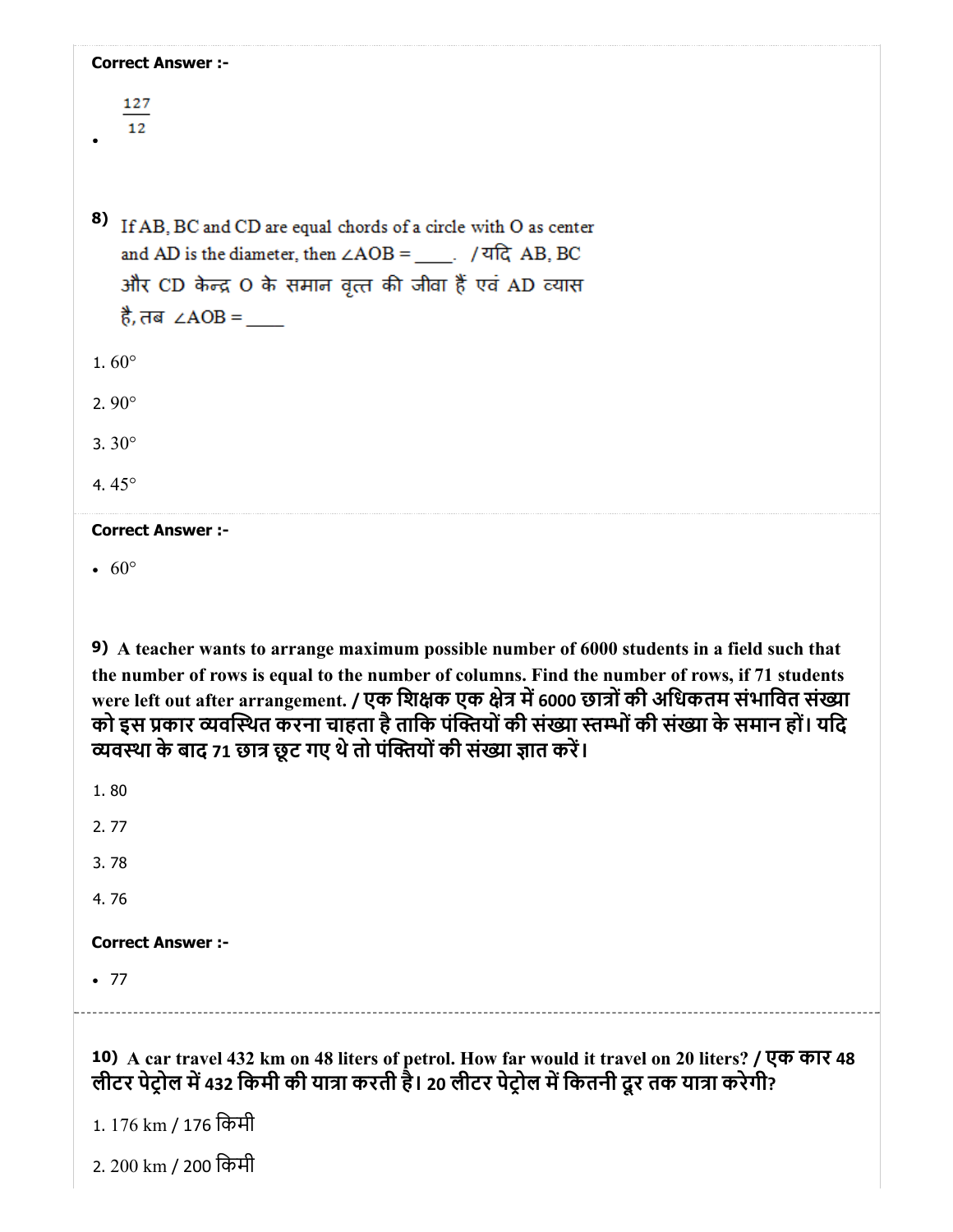| 3. 180 km / 180 किमी<br>4. 144 km / 144 किमी                                                                                                                                                                                                                                                                                                 |
|----------------------------------------------------------------------------------------------------------------------------------------------------------------------------------------------------------------------------------------------------------------------------------------------------------------------------------------------|
| <b>Correct Answer:-</b><br>• 180 km / 180 किमी                                                                                                                                                                                                                                                                                               |
| 11) The value of a flat constructed at a cost of Rs. 1000000 is depreciating at a rate of 10% per<br>annum. Its value after 3 years of construction will be: / 1000000 रुपये की लागत से निर्मित फ्लैट के<br>मूल्य का प्रतिवर्ष 10% की दर से अवमूल्यन हो रहा है। निर्माण के 3 वर्ष के पश्चात इसका मूल्य होगा:<br>1. Rs. 729000 / 729000 रुपये |

- 2. Rs. 875000 / 875000 पये
- 3. Rs. 750000 / 750000 पये
- 4. Rs. 700000 / 700000 पये

# Correct Answer :-

• Rs. 729000 / 729000 रुपये

**12)** The area of trapezium having its parallel sides equal to  $x + 3$  and  $2x + 7$  and its height 18 cm is 144 cm<sup>2</sup>. The difference of its parallel sides is: / एक समलम्ब की समानांतर भुजायें  $\mathrm{x}$  + 3 और 2 $\mathrm{x}$  $+$  7 के समान है और उसकी ऊँचाई 18 सेमी है। उस समलम्ब का क्षेत्रफल 144 सेमी<sup>2</sup> है। उसकी समानांतर भुजाओं का अन्तर है:

- 1. 7 cm / 7 सेमी
- 2. 10 cm / 10 सेमी
- 3. 6 cm / 6 सेमी
- 4. 5 cm / 5 सेमी

# Correct Answer :-

6 cm / 6 सेमी

# 13) Which one of the following can undergo nuclear fusion? / निम्नलिखित में से किसके नाभिकीय संलयन की िया सेगुजरनेकी संभावना है?

1. Thorium / थोरयम

2. Krypton / िटॉन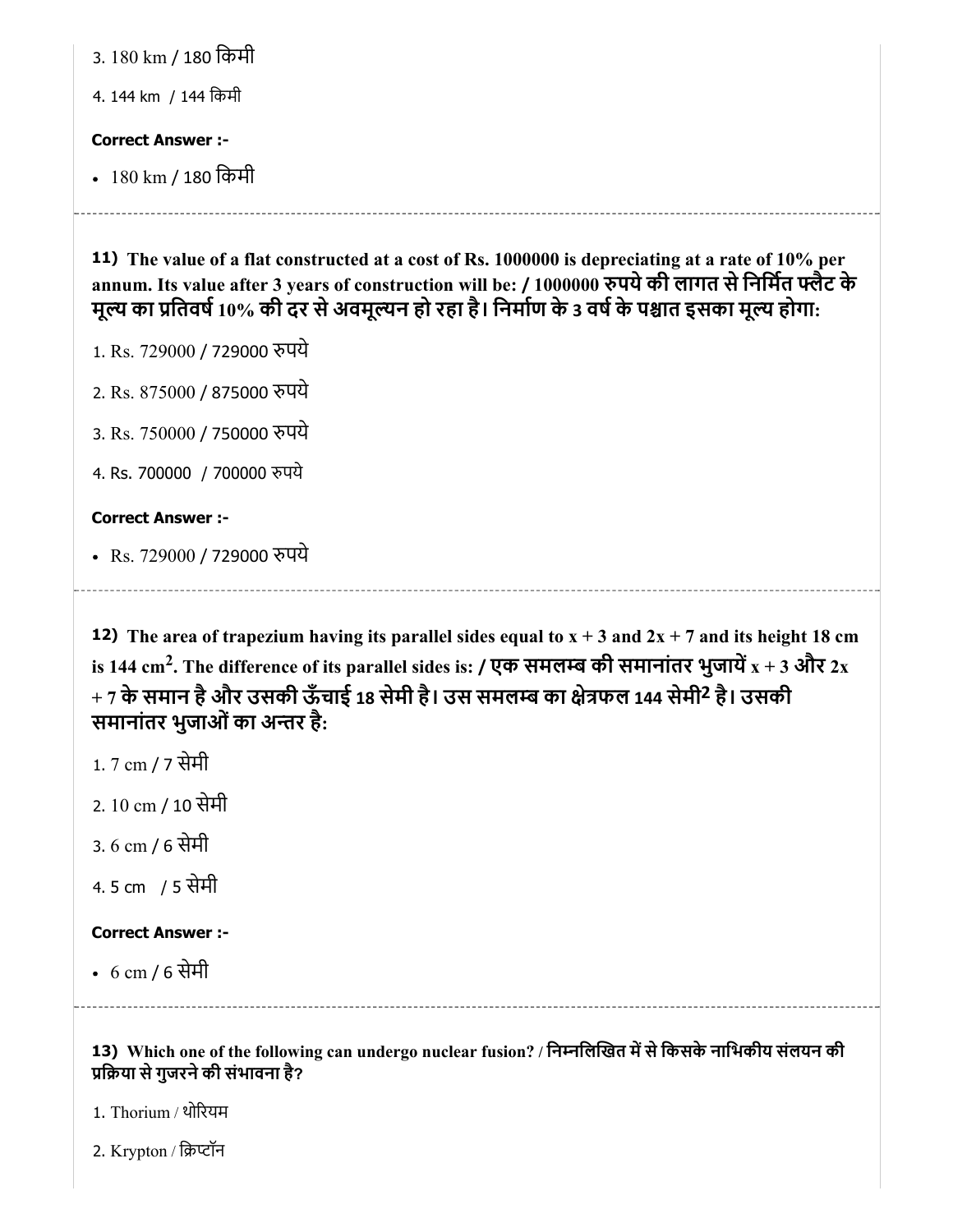- 3. Deuterium / ड्यूटेरियम
- 4. Uranium / यूरेनियम

#### Correct Answer :-

• Deuterium / ड्यूटेरियम

### 14) The objects which emit their own light are called\_\_\_\_\_\_\_\_\_. / वेवतुएं जो अपना काश वयंउसिजत करती हैं, \_\_\_\_\_\_ कहलाती हैं।

- 1. illuminated objects / अलंकृत वतुएं
- 2. reflecting objects / परावर्ती वस्तुएं
- 3. opaque objects / अपारदर्शी वस्तुएं
- 4. luminous objects / दीत वतुएं

#### Correct Answer :-

• luminous objects / दीप्त वस्तुएं

### 15) When you apply perfume on your body, you feel cool because: / जब आप यंके तन पर इ लगाते हैं तो आप ठंडा महसूस करते हैं, क्योंकि

- 1. Perfume is kept at a low temperature. / इत्र को निम्न तापमान में रखा जाता है।
- 2. Perfume condenses easily by absorbing energy from your body. / आपके तन से ऊर्जा को अवशोषित कर इत्र आसानी सेसंघिनत हो जाता है।
- 3. The solvent in the perfume evaporates easily by absorbing energy from your body. / इत्र में उपस्थित विलायक आपके तन से ऊर्जा को अवशोषित कर आसानी से वाष्पित हो जाता है।
- 4. The solvent in the perfume evaporates easily by transferring energy to your body. / इत्र का विलायक आपके तन में ऊर्जा को स्थानांतरित कर आसानी से वाष्पित हो जाता है।

#### Correct Answer :-

• The solvent in the perfume evaporates easily by absorbing energy from your body. / इत्र में उपस्थित विलायक आपके तन से ऊर्जा को अवशोषित कर आसानी से वाष्पित हो जाता है।

16) Small structures inside a cell that works together is called\_\_\_\_\_\_\_\_. / कोिशका के भीतर की छोटी संरचनाएं जो एक साथ कार्य करती हैं, \_\_\_\_\_\_\_ कहलाती हैं।

- 1. nucleus / नािभक
- 2. organelles / कोिशकांग
- 3. inclusions / समावेश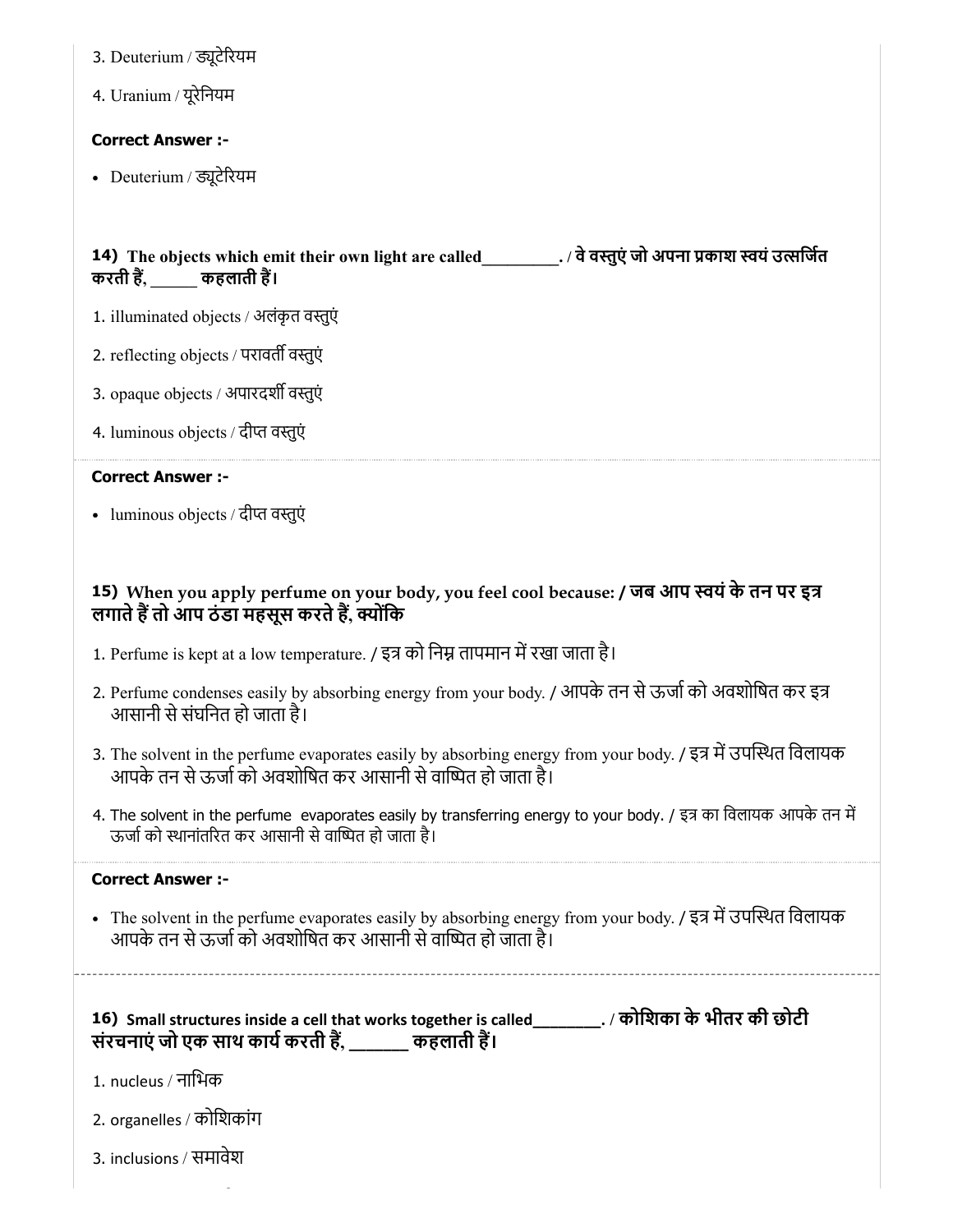| 4. cytoplasm / साइटोप्लाज़्म                                                                         |  |  |
|------------------------------------------------------------------------------------------------------|--|--|
| <b>Correct Answer :-</b>                                                                             |  |  |
| • organelles / कोशिकांग                                                                              |  |  |
| 17) Which one of the following is an exhaustible resource? / निम्न में से कौन सा एक सीमित संसाधन है? |  |  |
| 1. Coal / कोयला                                                                                      |  |  |
| 2. Rain precipitation / वर्षा अवक्षेपण                                                               |  |  |
| 3. Air / वायु                                                                                        |  |  |
| 4. Tidal energy / ज्वारीय ऊर्जा                                                                      |  |  |
| <b>Correct Answer :-</b>                                                                             |  |  |
| • Coal / कोयला                                                                                       |  |  |
|                                                                                                      |  |  |
| 18) Find out the wrong pair. / गलत युग्म को चिन्हित करें।                                            |  |  |
| 1. Intestine – involuntary / आंत – अनैच्छिक                                                          |  |  |
| 2. Hand muscles – voluntary / हस्त पेशी – ऐच्छिक                                                     |  |  |
| 3. Neck muscles – voluntary / कंठ पेशी – ऐच्छिक                                                      |  |  |
| 4. Air passage – voluntary / वायु मार्ग – ऐन्छिक                                                     |  |  |
| <b>Correct Answer :-</b>                                                                             |  |  |
| • Air passage – voluntary / वायु मार्ग – ऐन्छिक                                                      |  |  |
|                                                                                                      |  |  |
| 19) Muscle is connected to the bone by ______. / पेशी, अस्थि से ______ के द्वारा संयोजित होती है।    |  |  |
| 1. Cartilage / उपास्थि                                                                               |  |  |
| 2. Ligaments only / केवल स्नायु                                                                      |  |  |
| 3. Both ligaments and tendons / स्नायु और कंडरा दोनों                                                |  |  |
| 4. Tendons only / केवल कंडरा                                                                         |  |  |
| <b>Correct Answer :-</b>                                                                             |  |  |
| • Tendons only / केवल कंडरा                                                                          |  |  |
|                                                                                                      |  |  |

20) Candles and cosmetics are made of: / मोमबत्तियाँ और सौंदर्य प्रसाधन इससे बने होते हैं :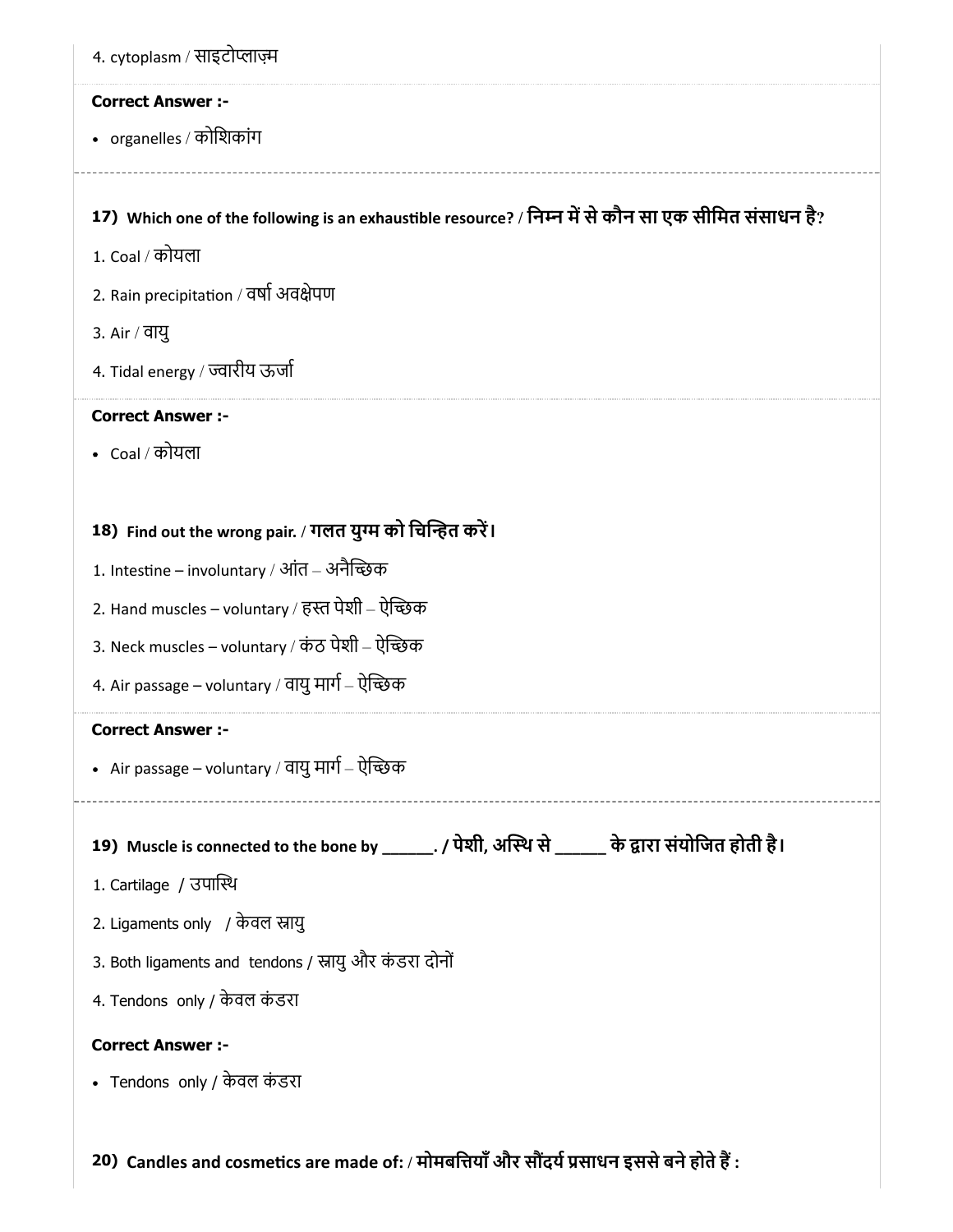- 1. Paraffin wax / पैरािफन मोम
- 2. Bitumen / िबटूमेन
- 3. Kerosene / केरोिसन
- 4. Diesel / डीजल

#### Correct Answer :-

Paraffin wax / पैरािफन मोम

# 21) Hydra reproduces by: / हाइड्रा इसके द्वारा प्रजनन करता है

- 1. Budding / मुकुलन
- 2. Binary fission / ििवखंडन
- 3. Cloning / क्लोनिंग
- 4. In vitro fertilization / इन विट्रो निषेचन

#### Correct Answer :-

• Budding / मुकुलन

# 22) We feel more comfortable with dark coloured clothes during winter because: / सिदयोंके दौरान हम काले रंग के कपड़ों में अधिक सहज महसूस करते हैं, क्योंकि:

- 1. Dark coloured clothes looks good / गहरे रंग के कपड़े अच्छे दिखते हैं।
- 2. Dark coloured clothes reflects more heat / गहरे रंग के कपड़े अधिक गर्मी को परावर्तित करते हैं।
- 3. Dark coloured clothes absorbs more heat / गहरे रंग के कपड़े अधिक गर्मी को अवशोषित करते हैं।
- 4. Dark coloured clothes are very cool / गहरे रंग के कपड़े बहुत ही शीतल होते हैं।

#### Correct Answer :-

- Dark coloured clothes absorbs more heat / गहरे रंग के कपड़े अधिक गर्मी को अवशोषित करते हैं।
- 

# 23) Which of the following statements are true?

- (i) Angles forming a linear pair are supplementary.
- (ii) Angles forming a linear pair can both be acute angles.
- (iii) Two lines parallel to the same line are parallel to each other.
- (iv) Two lines perpendicular to the same line are perpendicular to each other.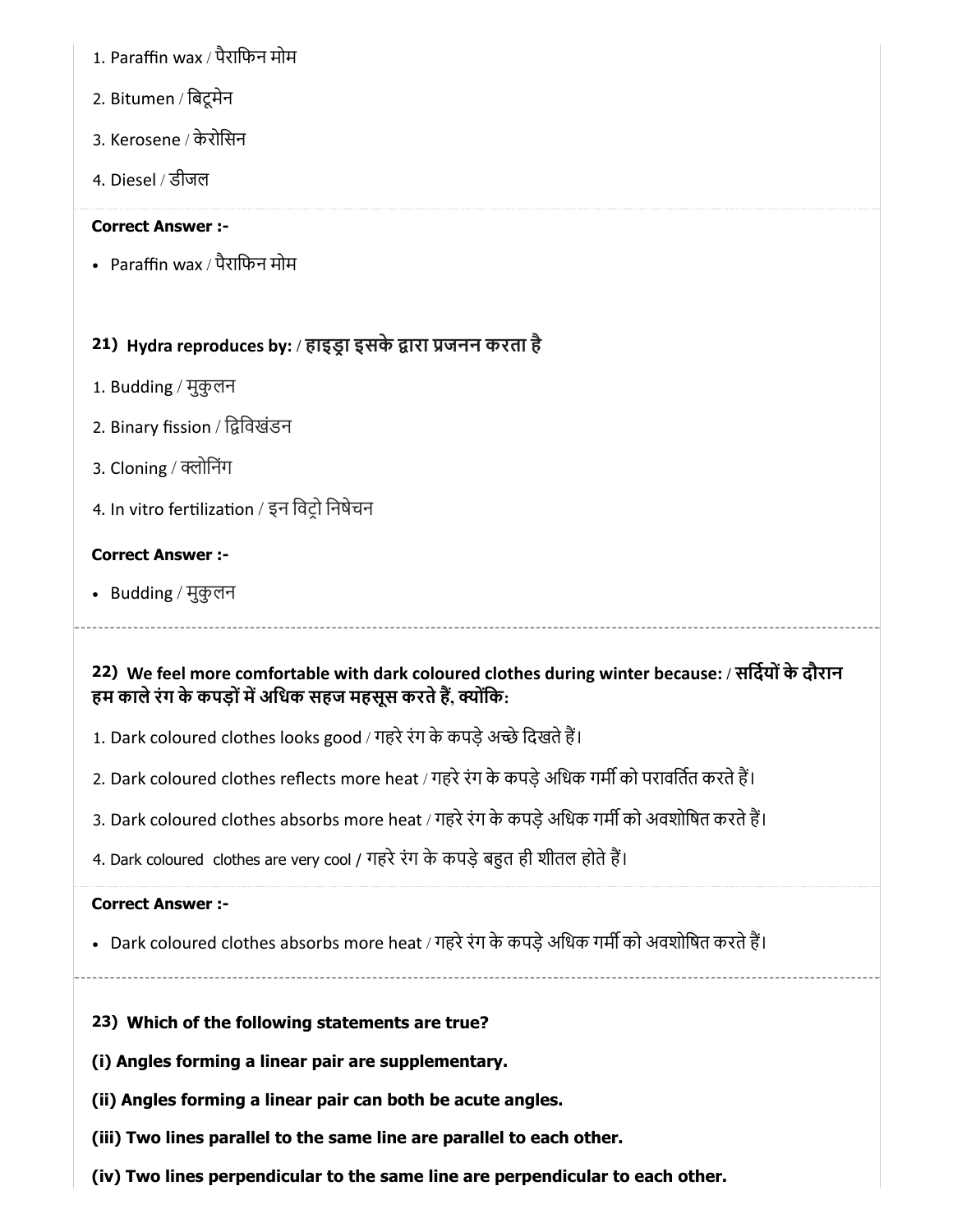/ निम्नलिखित में से कौन सा कथन सही है?

(i) एक रैखिक युग्म का निर्माण करते कोण पूरक हैं।

(ii) एक रैखिक युग्म का निर्माण करने वाले दोनों कोण ही न्यून कोण हो सकते हैं।

(iii) एक ही रेखा के समानांतर दो रेखायें एक दूसरे के समानांतर होती हैं।

(iv) एक ही रेखा के लम्बवत् दो रेखायें एक दूसरे के लम्बवत् होती हैं।

```
1. Only ( iii ) / केवल ( iii )
```
2. ( i ) and ( iii ) / ( i ) और ( iii )

```
3. ( ii ) and ( iii ) / ( ii ) और ( iii )
```

```
4. Only ( i ) / केवल ( i )
```
### Correct Answer :-

( i ) and ( iii ) / ( i ) और ( iii )

24) A metal when brought near the end of a strong magnet, it gets repelled. This metal is: / जब किसी शक्तिशाली चुम्बक के छोर के निकट एक धातु लाई जाती है, तो यह इसे प्रतिकर्षित करता है। यह धातु िनन है:

- 1. Non-magnetic / अचुबकीय
- 2. Ferromagnetic / लौहचुबकीय
- 3. Diamagnetic / प्रतिचुम्बकीय
- 4. Paramagnetic / अनुचुबकीय

#### Correct Answer :-

• Diamagnetic / प्रतिचुम्बकीय

25) With the money Arvind has, he can buy 50 pens or 150 pencils. He kept 10% of it aside for taxi fare and with the remaining, he purchased 54 pencils and n pens. The value of n is: / अरविंद अपने पास की धनराशि से 50 कलम या 150 पेंसिल खरीद सकता है। उसने 10% टैक्सी किराए के लिए अलग रख दिया और शेष धनराशि से 54 पेसिंल और n कलम खरीदे। n का मान है:

1. 27

2. 25

3. 29

4. 30

Correct Answer :-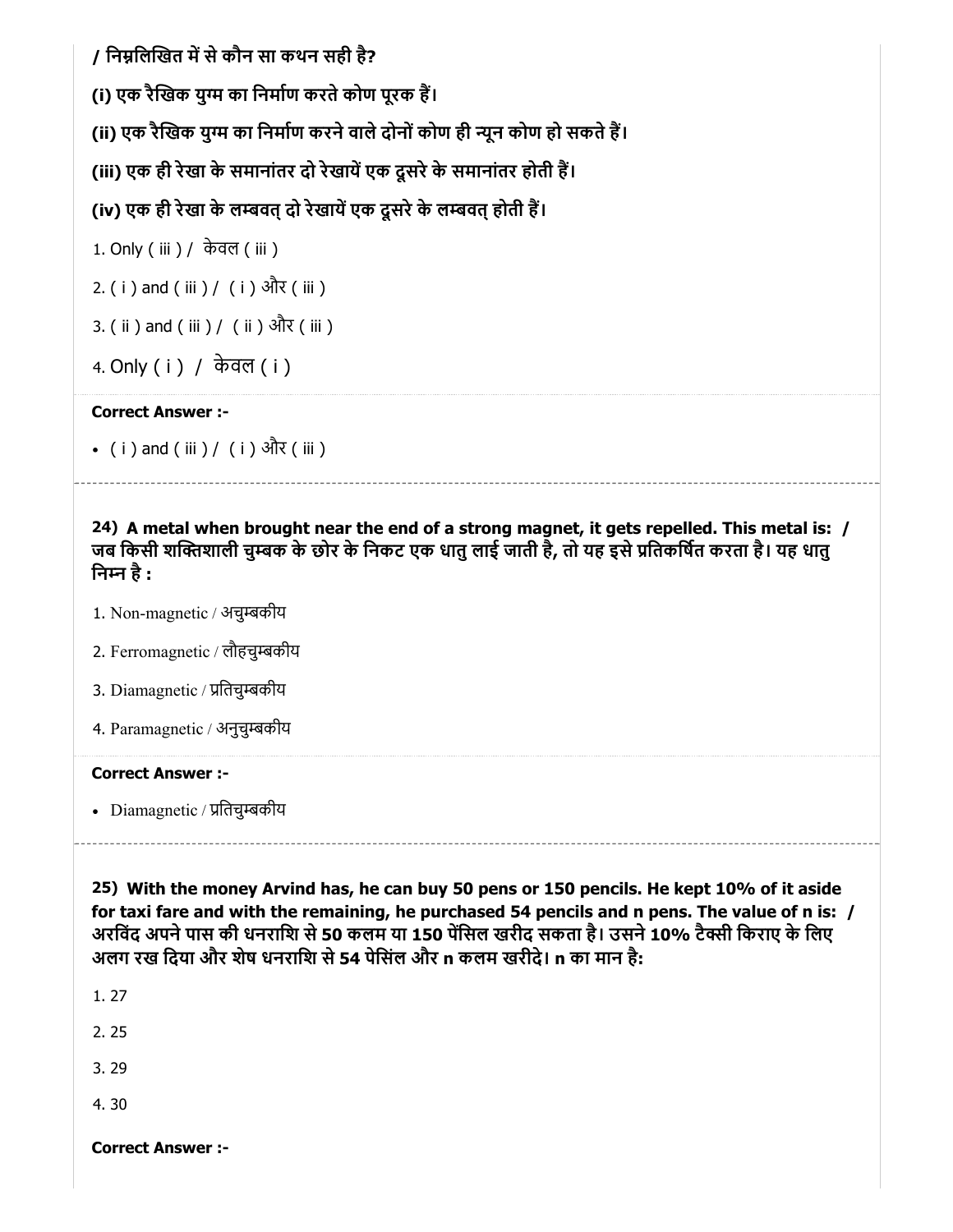# 26) Name two organelles that have their own genetic material. / उन दो कोशिकांगों के नाम बताइए, जिनमें उनकी स्वयं की आनुवंशिक सामग्री होती है।

1. DNA and RNA / डीएनए एवं आरएनए

- 2. Mitochondria and plastids / माइटोकॉन्ड्रिया एवं लवक
- 3. Ribosome and Golgi bodies / राइबोसोम एवं गॉजी काय
- 4. Dictyosome and endoplasmic reticulum / जालिकाय तथा अंतर्द्रव्यी जालिका

#### Correct Answer :-

• Mitochondria and plastids / माइटोकॉन्ड्रिया एवं लवक

27) One of the features about gymnosperms mentioned below is incorrect. Identify the same. / िन वर्णित अनावृतबीजी के बारे में विशेषताओं में से एक गलत है।उसकी पहचान करें।

- 1. The seeds are not enclosed within the fruits. / बीज फल के अन्दर नहीं होते हैं।
- 2. Cones are the reproductive structures. / शंकु जनन संरचनाएं ह।
- 3. They mostly comprise evergreen trees. / इनमें अधिकतर सदाबहार पेड़ शामिल होते हैं।
- 4. They bear colourful flowers. / इनमें रंगीन फूल आते हैं।

#### Correct Answer :-

• They bear colourful flowers. / इनमें रंगीन फूल आते हैं।

28) During respiration O<sub>2</sub> is taken in and CO<sub>2</sub> is released. The physical process that aids in this exchange is: / श्वसन के दौरान O2 अंदर ली जाती है और CO2 निर्मुक्त होती है। इस विनिमय में यह भौतिक प्रक्रम मदद करता है:

- 1. Osmosis / परासरण
- 2. Adsorption / अधिशोषण
- 3. Absorption / अवशोषण
- 4. Diffusion / िवसरण

#### Correct Answer :-

• Diffusion / विसरण